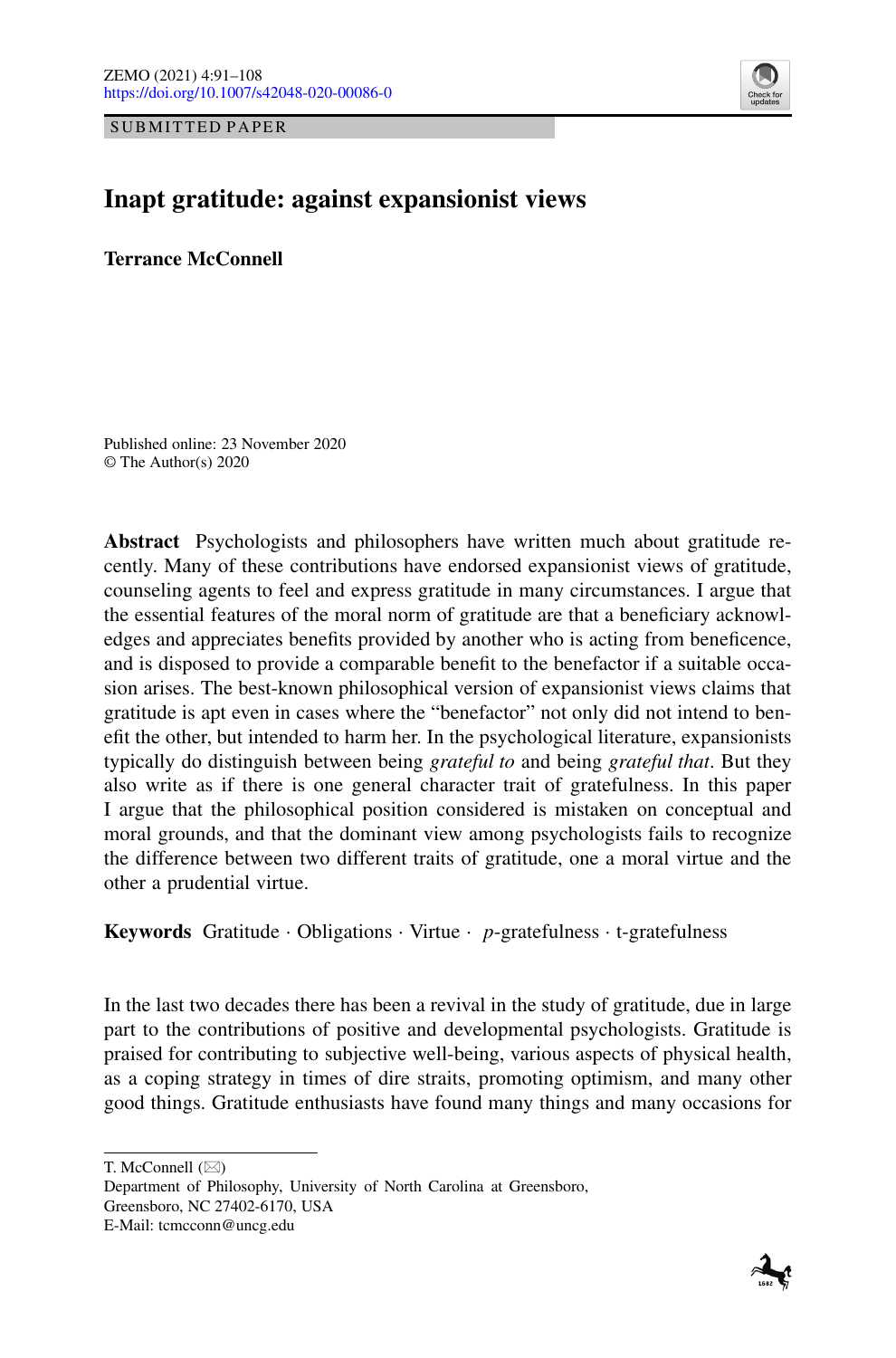which people are advised to be grateful. In the philosophical literature, gratitude is principally understood as a moral norm (an obligation and/or a virtue). This paper argues that there is a downside to this enthusiasm. The problem is not that there is too much gratitude, but rather finding gratitude everywhere obscures its real moral value, unless careful distinctions are maintained.

# **1 Preliminaries**

There is a basic distinction between two types of gratitude: *grateful to* and *grateful that* (Walker [1981;](#page-17-0) Card [1988\)](#page-15-0). The former may be designated as  $P_1$  is grateful to  $P_2$  for benefit B; the latter, as  $P_3$  is grateful for state of affairs X. When one person is grateful to another, this has been called 'benefit-triggered', 'targeted', or 'triadic' gratitude; being grateful for a state of affairs has been labeled 'generalized', 'propositional', or 'dyadic' gratitude (Lambert et al. [2009;](#page-16-0) McAleer [2012;](#page-16-1) Gulliford et al. [2013;](#page-16-2) Manela [2016a](#page-16-3)) (In this essay, I will use the terms 'targeted' and 'propositional'.). Examples of targeted gratitude include that I am grateful to Jane for giving me a ride home from work, that I am grateful to Joan for comforting me when I was depressed, and I am grateful to Jessica for loaning me money in a time of great need. Cases of propositional gratitude include that I am grateful that the weather was perfect for our family picnic, I am grateful that I secured a job teaching philosophy when such positions were scarce, and I am grateful that my mother's cancer is in remission.

Many philosophers agree that gratitude is a moral requirement (e.g., Smith [1982](#page-17-1) [1790], 68; Sidgwick [1981](#page-16-4) [1907], 259-260; Berger [1975,](#page-15-1) 300; Card [1988,](#page-15-0) 117; McConnell [1993,](#page-16-5) Chapter I; Manela [2016a](#page-16-3), 283), and as such this refers to targeted gratitude: the beneficiary has some sort of obligation regarding the benefactor. The beneficiary's obligations are triggered by various factors: the benefactor provided (or attempted to provide) a benefit, acted from benevolence or goodwill (Sidgwick [1981](#page-16-4) [1907], 260; Berger [1975,](#page-15-1) 299; Jecker [1989,](#page-16-6) 74), in so acting demonstrated moral merit (Smith [1982](#page-17-1) [1790], 74-75, 78), provided the benefit freely (no strings attached), and the benefit was accepted by the beneficiary (McConnell [1993,](#page-16-5) Chapter I). While philosophers may disagree about some of the contours of the beneficiary's obligation to the benefactor, they at least include acknowledging and appreciating the moral significance of the benefactor's act, and being prepared to provide the benefactor with a comparable benefit if a suitable occasion arises (McConnell [1993,](#page-16-5) Chapter II).  $P_1$ 's experience of gratitude toward  $P_2$  is apt (or fitting) only if  $P_2$  provided  $P_1$  with a benefit with no strings attached, acting from benevolence and in a morally meritorious way, and  $P_1$  accepted the benefit. Apt gratitude is more than praise, since a third party could reasonably praise  $P_2$ 's actions (Card [1988,](#page-15-0) 119). The original beneficiary, P<sub>1</sub>, has a *special reason* to acknowledge and appreciate  $P_2$ 's conduct, and to desire to reciprocate if the opportunity arises. Apt gratitude includes both *recognizing when* gratitude is appropriate and *recognizing what* gratitude requires. Put another way, "gratitude would only count as appropriate when felt 'at the right times, about the right things, towards the right people, for the right end

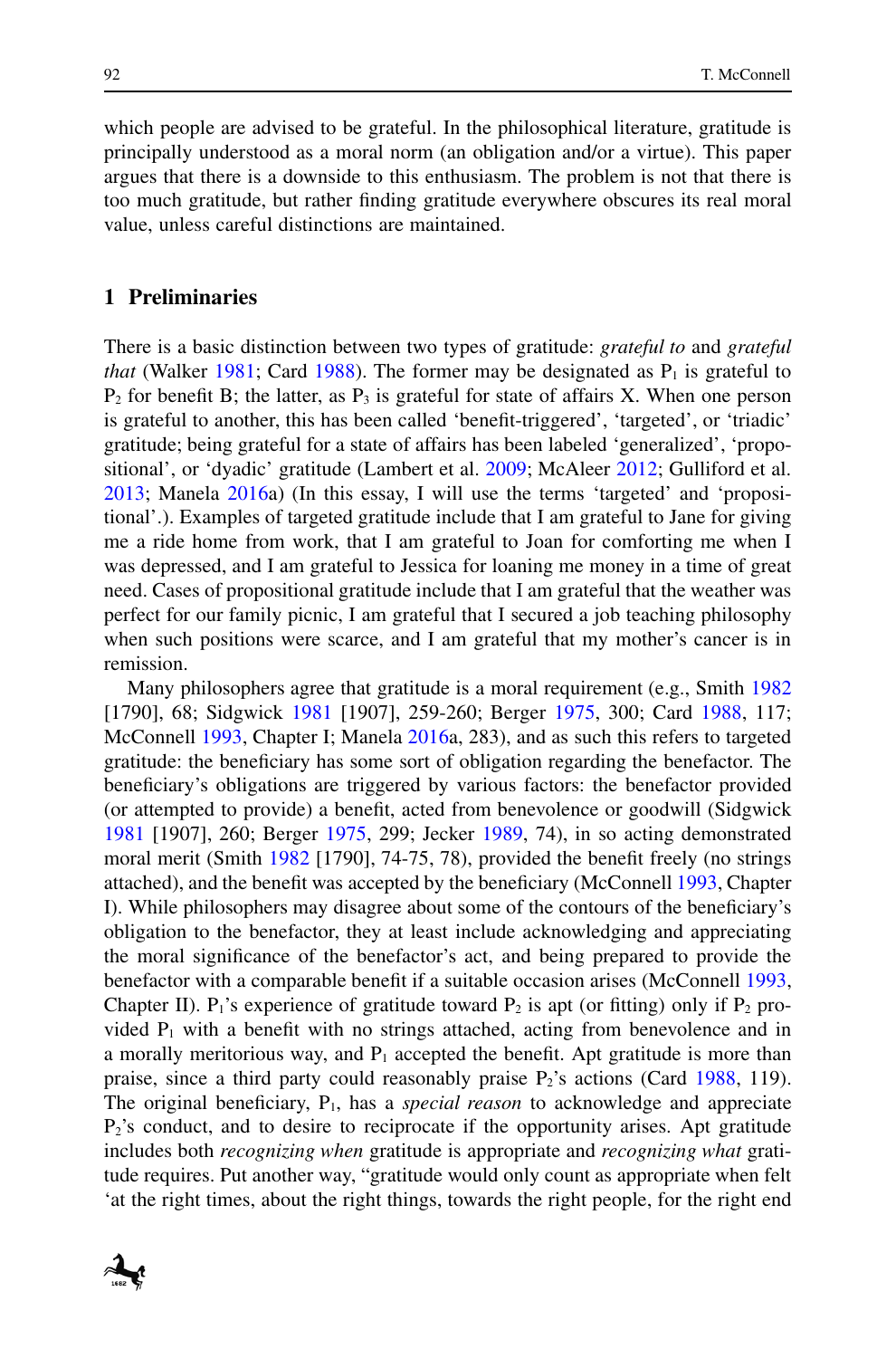and in the right way'" (Morgan et al. [2015,](#page-16-7) 101, citing Aristotle [1985,](#page-15-2) 44 [1106b 17-35]).

# **2 Simple cases of inapt gratitude**

It is by now a well-documented phenomenon that sometimes when persons are kidnapped or taken hostage by others, the victims eventually identify with their captors, sometimes adopt their captors' views, and sometimes feel gratitude to them. This is now referred to as the Stockholm syndrome. John Stuart Mill has a remarkably prescient discussion of this phenomenon (Mill [1988](#page-16-8) [1869], 36; see also, McConnell [2017,](#page-16-9) 290-291). The gratitude in such cases is often linked to what the victims perceive as benefits they are being given, such as food and shelter. Such gratitude is clearly inapt, and the reason is because what the victims are being provided is not a benefit, or if it is it is not being provided by meritorious conduct. Some might think that the victim's gratitude exhibits the vice of servility, but such a judgment seems harsh given that the voluntariness of the victim's behavior is severely compromised.

A second simple example of inapt gratitude occurs in the gospel of Luke (18: 9-14). In a self-congratulatory fashion, the Pharisee gives thanks to God that he is not a sinner like other people. The tax collector, by contrast, asked for forgiveness for his sins. The lesson drawn from the parable is that those who exalt themselves will be humbled and those who are humble will be exalted. Robert Emmons calls this "a distorted form of gratitude" (Emmons [2007.](#page-16-10) 150). We see the same attitude in Donald Trump. When a reporter asked him during the Thanksgiving season what he was most thankful for, his response in part was "having made a tremendous difference in the country" (by which he means a positive difference). We might call this narcissistic gratitude. It is inapt because there is no benefit for which to be grateful. The Pharisee is not, we may presume, without sin, and it is highly doubtful that Mr. Trump has made a tremendous positive difference. It is also inapt because even if the Pharisee were without sin, that is not a benefit that would have been provided by someone else (on the assumption that whether an individual does or does not sin is a matter of free choice). And even if Mr. Trump had made a tremendous positive difference, being grateful to oneself makes little sense.

A third example of inapt gratitude is when a benefactor provides another person a benefit, but acts unethically in doing so. Robert Roberts describes such a case.

Let us say that I badly need a kidney transplant, and my doctor, who is a friend, is willing to falsify some documents to make it appear that I should be given priority over other patients who have been waiting longer than me and whose medical condition is more desperate. I feel deeply grateful to her for this favor, which I know to be criminal; indeed, I am quite explicitly grateful *that she was willing to commit this criminal injustice for me*. (Roberts [2013,](#page-16-11) 124)

It is understandable that the transplant recipient experiences something akin to gratitude; what the physician did for him is life-altering. Receiving a kidney for transplantation is clearly a benefit and the physician no doubt motivated by benevolence for her patient. But her action is not overall morally meritorious; indeed,

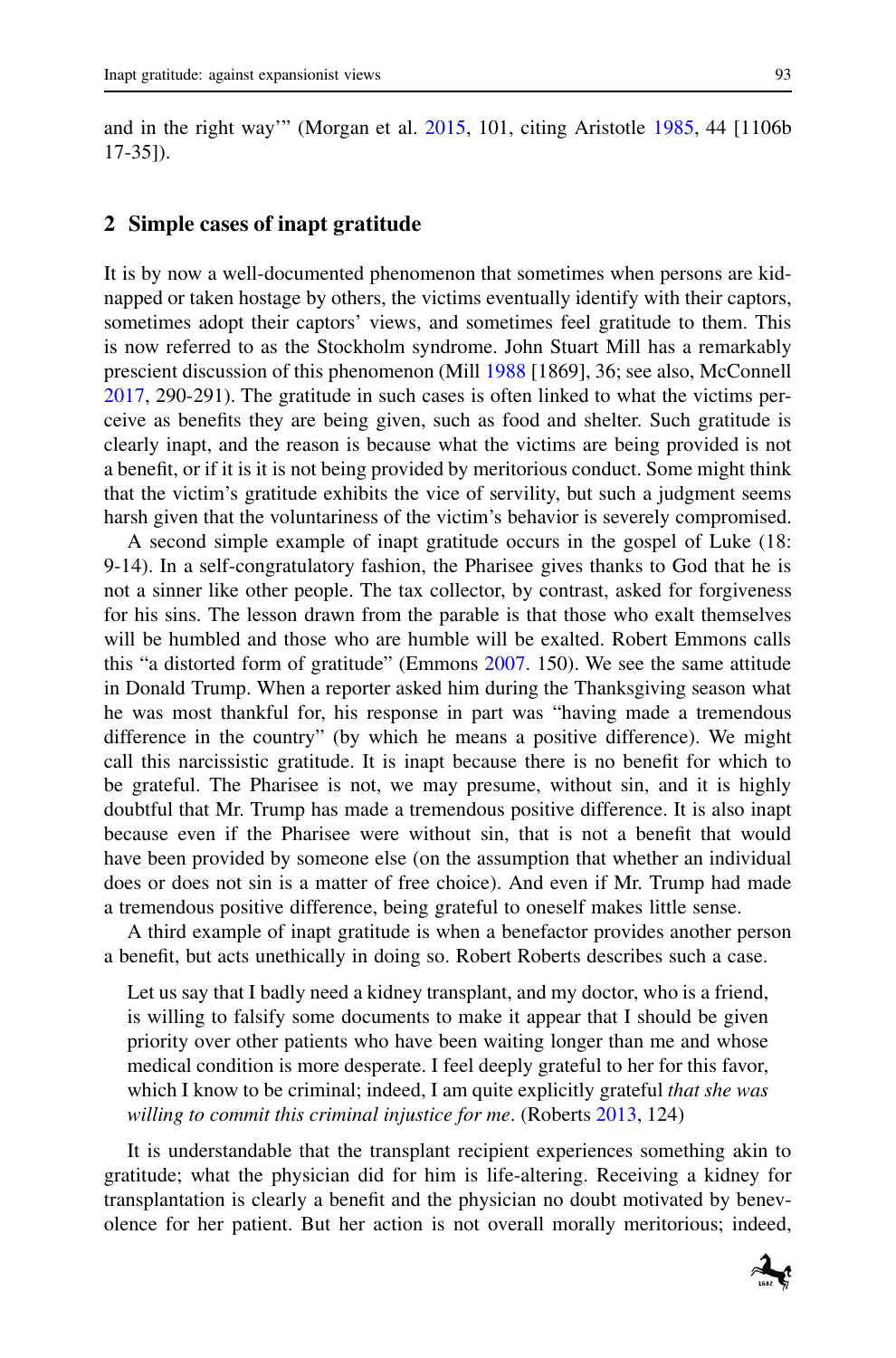her action is wrong. Imagine if she had taken a living person hostage and extracted a kidney from him to transplant into her patient. Roberts says that this "gratitude is immoral because it ascribes overall goodness to an act that is bad" (Roberts [2013,](#page-16-11) 124). This is correct because gratitude is not triggered merely by beneficence, but rather by morally meritorious beneficence.

## **3 Gratitude to those who harm us**

Among philosophers, Patrick Fitzgerald changed the terms of the debate when he argued that gratitude is called for in "two anomalous cases" (Fitzgerald [1998\)](#page-16-12). One of these cases is gratitude to those who harm us. He developed his argument in the context of Buddhist teaching. Recently Nicolas Bommarito has contributed to the discussion, defending what he calls "Buddhist gratitude" (Bommarito [2018:](#page-15-3) 156).

#### **3.1 The rationale**

Why in the world should a person be grateful to someone who harms her? The Dalai Lama is cited as a paragon of this position. He often tells his audiences that he is grateful to the Chinese. Though the Chinese harmed him, they gave him "the opportunity to practice love for his enemies" and "gave him training in patience and helped his development as a person" (Fitzgerald [1998:](#page-16-12) 124). Gratitude to those who harm us provides an opportunity to be compassionate, can rid us of destructive emotions like anger, can bring about other benefits, prevent harm, and repair communal ties (127, 132, 137). But gratitude toward those who harm us is not merely thankfulness for an opportunity to practice virtue. "Gratitude towards those who intend to harm us manifests a concern to care for others, even under the most difficult circumstances, even when they exhibit ill will toward us" (Bommarito [2018:](#page-15-3) 158). Those who perpetrate harms do not benefit us, but rather provide opportunities, albeit unintentionally (Fitzgerald [1998:](#page-16-12) 152). One who takes advantage of these opportunities can become a better person, and that is something for which to be thankful. It is natural to think that this is a case of propositional gratitude – being grateful that there are opportunities for moral improvement – but Fitzgerald insists that the positive values mentioned can obtain only if the victim is *grateful to* those who harmed her (147-148). What is most distinctive about this account is that "Fitzgerald severs completely the link between the goodwill connecting intention and gratitude" (Gulliford et al. [2013,](#page-16-2) 304).

There are both *conceptual* and *moral* reasons to doubt that gratitude toward those who intend to harm us is an apt case of *targeted* gratitude.

#### **3.2 Conceptual reasons**

Philosophers from Seneca to contemporary thinkers have highlighted several features of the moral requirement of gratitude. These include that there is a benefit provided by a benefactor to a beneficiary, that the benefactor acted from benevolence or goodwill and thereby demonstrated concern for the beneficiary, that the beneficiary

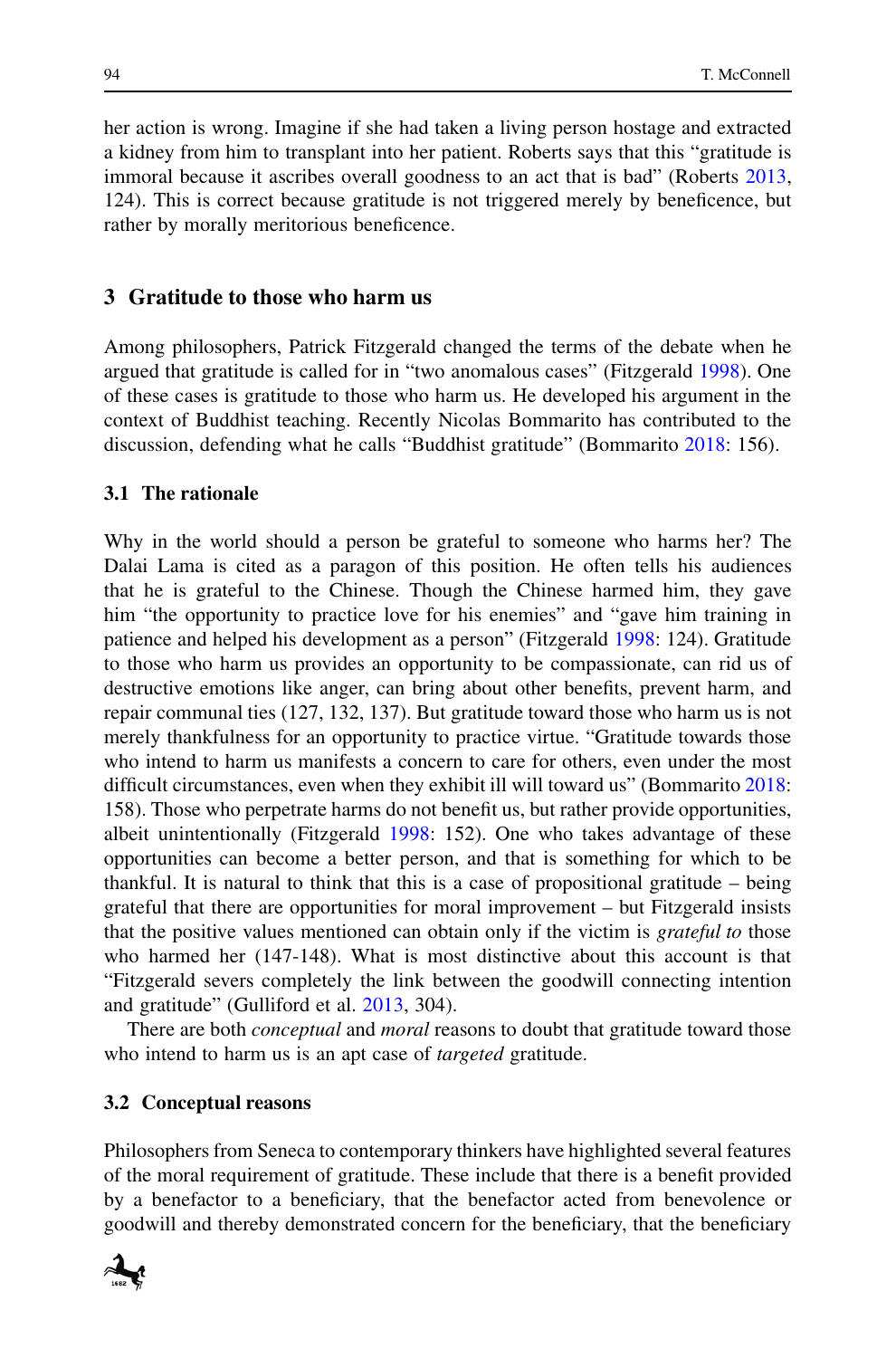acknowledge and appreciate the benefactor's morally meritorious conduct, and that the beneficiary is prepared to make a return to the benefactor if a suitable occasion for doing so arises (Seneca [1995/](#page-16-13)1st century AD; Smith [1982](#page-17-1) [1790], 68, 75; Sidgwick [1981](#page-16-4) [1907], 260-261; Berger [1975,](#page-15-1) 299-300; Card [1988,](#page-15-0) 121-123; McConnell [1993,](#page-16-5) Chapter II; Roberts [2004,](#page-16-14) 64; Manela [2016a](#page-16-3), 283-284). That the benefactor provides the benefit intentionally and from concern for the beneficiary is part of what makes her conduct morally meritorious. Any third party can recognize this and praise the benefactor, but the beneficiary has a special relationship with her. "The credit we [beneficiaries] give acknowledges that their [benefactors'] good will was of value *to us*"(Card [1988,](#page-15-0) 119). And the beneficiary's full gratitude "entails a desire to make a *return* to the benefactor" (Manela [2016a](#page-16-3), 283; Manela [2019,](#page-16-15) 298). These various accounts are advanced to tease out features that constitute the concept of targeted gratitude. Some psychologists too have understood gratitude to involve these elements. Tesser and colleagues have determined that gratitude is a response to benefits that have been provided intentionally and from altruistic motives (Tesser et al. [1968;](#page-17-2) see also, McCullough et al. [2001,](#page-16-16) 254-255). And more recently several psychologists have argued that gratitude involves a recipient's thoughts and perceptions that include acknowledging the goodness of the gift, acknowledging the goodness of the giver, and perceiving the gift as gratuitous (Emmons [2007,](#page-16-10) 37-38; Watkins [2014,](#page-17-3) Chapter 3).

Peter Strawson's well-known account of reactive attitudes provides a second source for analyzing the concept of (targeted) gratitude (Strawson 1982[/1962\)](#page-17-4). Reactive attitudes are reactions people have when they are involved in various transactions with each other. Strawson claims that what he has to say "consists largely of commonplaces" (62), by which he means that these ideas are held by ordinary people and embedded in ordinary language. Two reactive attitudes that Strawson highlights are gratitude and resentment. It matters to us whether the actions of other people "reflect attitudes towards us of goodwill, affection, or esteem on the one hand or contempt, indifference, or malevolence on the other" (63). I would not ordinarily feel resentment if another person trod "on my hand accidentally," but I would feel resentment if he trod on it "in contemptuous disregard of my existence or with a malevolent wish to injure me" (63). Analogously, "[i]f someone's actions help me to some benefit I desire, then I am benefited in any case; but if he intended them so to benefit me because of his general goodwill towards me, I shall reasonably feel gratitude which I should not feel at all if the benefit was an accidental consequence, unintended or even regretted by him, of some plan of action with a different aim" (63). Strawson later makes clear just how commonplace he thinks that these reactive attitudes are. "What I have called the participant reactive attitudes are essentially natural human reactions to good or ill will or indifference of others towards us, as displayed in *their* attitudes and actions" (67). If these attitudes are that natural, it is not unreasonable to think that they may have an evolutionary basis (Gulliford et al. [2013,](#page-16-2) 294).

The skeptic might think that Strawson is engaged in armchair psychology for which he has little empirical evidence. This brings us to the third source of support for the conceptual claims, some actual empirical work of psychologists. Joshua Knobe [\(2003\)](#page-16-17) conducted two simple experiments designed to determine whether

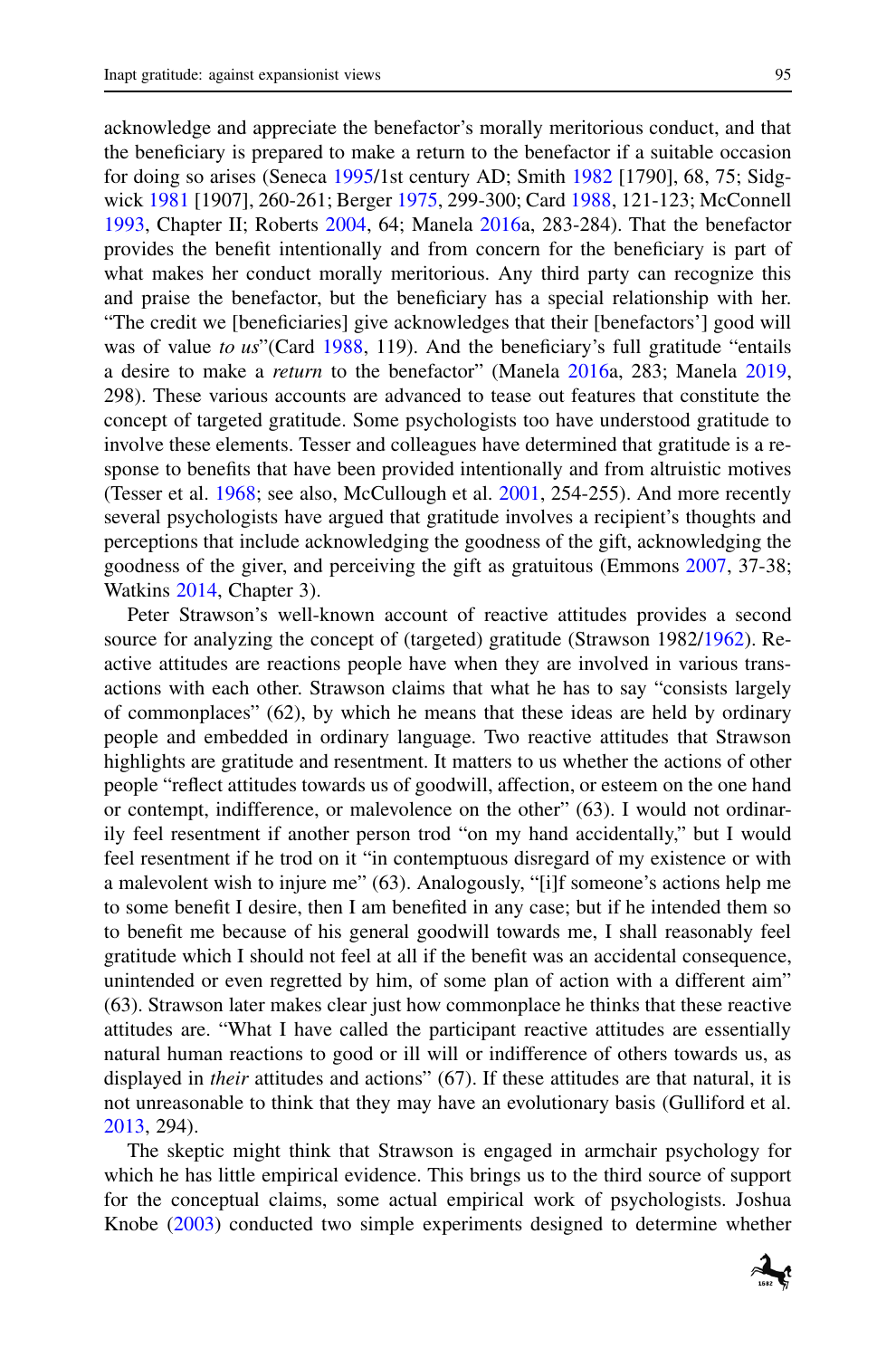people assign intentionality to side effects that are either harmful or beneficial when they are not part of the agent's plan. In one of the studies, a company official went to the chairman of the board with a plan for a new program, which he said would increase profits but harm the environment. The chairman of the board said that he did not care at all about harming the environment as long as the program produced significant profits. This was the "harm condition." In the "help condition," the chairman was told that the new program would increase profits and help the environment. Here too the chairman cared only about increasing profits, and was indifferent about the impact on the environment. In the harm condition, subjects were asked whether the chairman intentionally harmed the environment and how much blame he deserved. In the help condition, they were asked how much praise the chairman deserved and whether the chairman intentionally helped the environment. In the harm condition, 82% of subjects said that the agent *did bring about* the side effect *intentionally*, and in the help condition 77% of subjects said that the agent *did not* bring about the desirable side effects *intentionally* (Knobe [2003,](#page-16-17) 191-192). A second experiment produced similar results (192-193). The two experiments were combined to assess the blame and praise ratings. "Overall, subjects said that the agent deserved a lot of blame in the harm condition  $(M=4.8)$  but very little praise in the help condition  $(M = 1.4)$  .... and the total amount of praise or blame that subjects offered was correlated with their judgements about whether or not the side effect was brought about intentionally" (193). From these studies Knobe concludes that "there seems to be an asymmetry whereby people are considerably more willing to blame the agent for bad side effects than to praise the agent for good side effects" (193). Knobe and colleagues did analogous studies with preschool children and found that a preponderance of four-year-old and five-year-old children exhibit a similar "sideeffect effect." They say that a foreseen but bad side effect is brought about "on purpose," but a foreseen morally good side effect is not brought about on purpose (Leslie et al. [2006\)](#page-16-18).

How the intentions of others impact people's helping behavior has even been studied in younger children, and this provides a fourth source of support for the conceptual claim. Amrisha Vaish and colleagues conducted two studies with threeyear-old subjects. They watched an adult either harming or helping another adult (confederates of the researchers). The children subsequently helped the harmful confederate less than they helped a third, neutral adult or the helping adult. The second study had an adult actor trying but failing to harm or to help another adult. Again, the children helped the actor who tried to harm another less than they helped a neutral actor or the helping actor. The authors conclude, "The present studies demonstrate that young children's prosocial behavior is mediated by others' moral behavior" (Vaish et al. [2010,](#page-17-5) 1667). Kristen Dunfield and Valerie Kuhlmeier conducted similar studies with an even younger group of children, twenty-one-monthold infants. In one of the experiments, one actress tried to give a toy to the infant subject but was unable to do so because it accidentally rolled away; the other actress was unwilling to give the toy to the child, pulling it back when the child reached out. Subsequently when these toddlers had their own toys which they could share, they strongly preferred the unable actress over the unwilling one, thus favoring someone who intended to help them. In another experiment, both actresses succeeded in get-

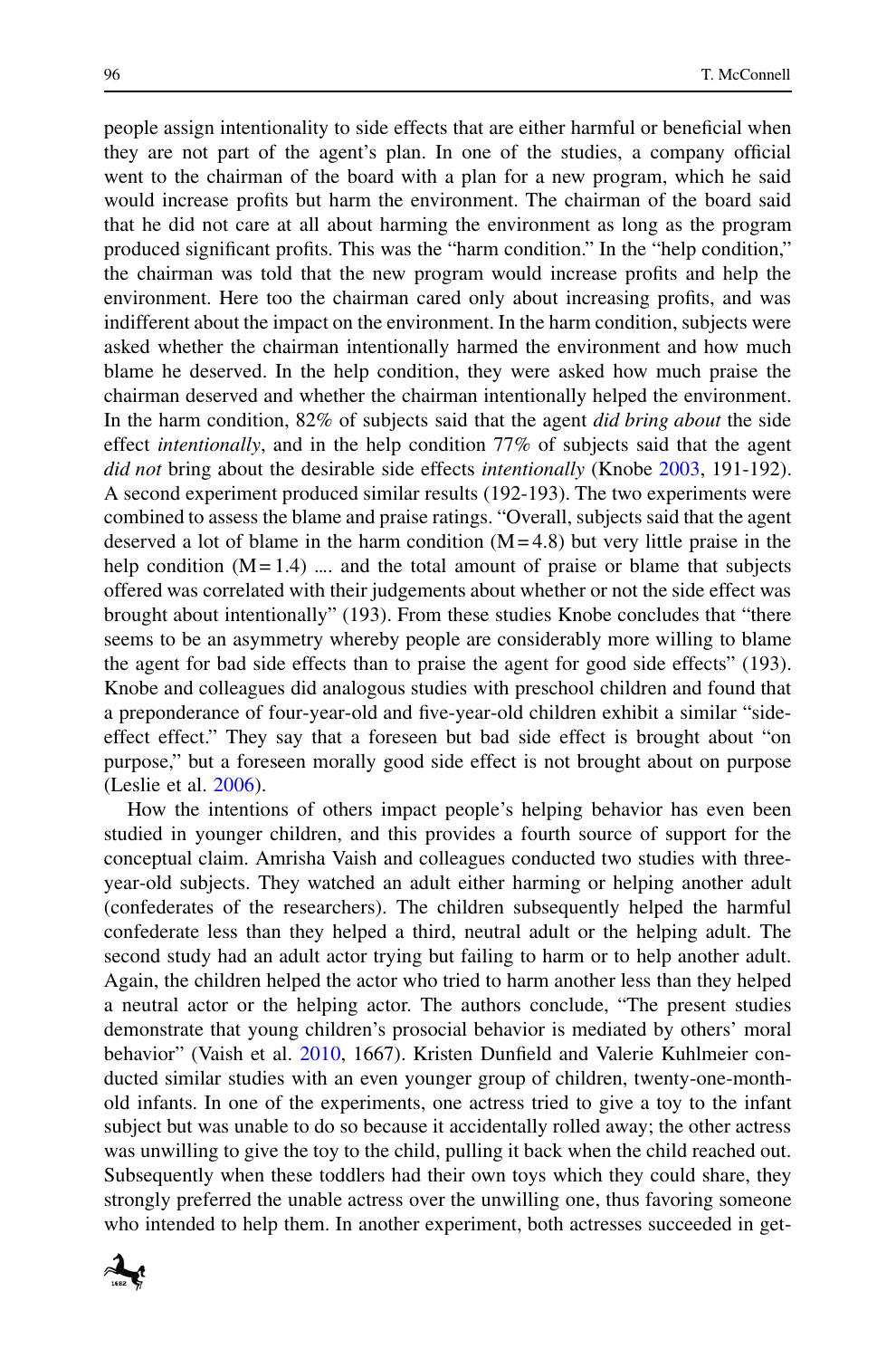ting the toy to the infant, but one deliberately handed it to the subject and the other pretended to drop it in a way that it slid to the subject. When these infants later had their own toys which they could share, they strongly preferred the helping actress whose intentions were unambiguous; in short, they preferentially helped those who had previously willingly given them toys (Dunfield & Kuhlmeier [2010\)](#page-16-19). As Paul Bloom says, "[I]f children are really helping with the interests of someone else in mind, then they should be choosy about whom they help" (Bloom [2013,](#page-15-4) 52). And research suggests that they are choosy. (For a discussion of related research, see Haidt [2012,](#page-16-20) 74-75 and 273-274.)

It would be nice to have some evidence about how laypeople understand the concept of gratitude and what factors they believe would most impact their experience of gratitude. Fortunately Liz Gulliford and Blaire Morgan have provided us with some such evidence (Gulliford & Morgan [2016\)](#page-16-21), and this is my fifth source for the conceptual claim. This work involves multiple approaches, including prototype analysis, vignette questionnaires, and gratitude stories. I will mention just one small part of this work, that which involved vignette questionnaires. These were designed to explore how various factors influenced laypeople's understanding of gratitude, including cost to the benefactor, value of the benefit, presence of an ulterior motive (other than benevolence) and presence of malicious intention on the part of the benefactor (203). If  $P_2$  intended to harm  $P_1$ , then clearly  $P_2$ 's motive was not benevolence. Indeed, P2's intention is malicious. What Gulliford and Morgan found was that the vast majority of respondents indicated that a malicious intention would undermine their experience of gratitude, though interestingly 12% of the sample "stated that they would be grateful even when the benefit was given with the intention of embarrassing or harming them"(206). The presence of an ulterior motive also significantly lessens the reported experience of gratitude (205-206; see also, Tsang [2006\)](#page-17-6). From these data, we might reasonably speculate that laypeople would report no gratitude at all if the person with whom they were interacting intended only to harm them and not benefit them at all.

I conclude that the concept of targeted gratitude requires that benefactors act intentionally from altruistic motives; this precludes the possibility of  $P_1$  being aptly grateful *to*  $P_2$  when  $P_2$  intended to harm but not to benefit  $P_1$ . But Fitzgerald (and perhaps Bommarito) can concede this part of the argument. For the point, after all, is reformist, to provide an alternative moral outlook to the view dominant among philosophers. The empirical work cited in the last three reasons, however, suggests that much of the standard philosophical analysis is in line with how laypersons think. But Fitzgerald wants to reform those views too. "So if the contemporary philosophical discussion of gratitude accurately reflects common moral beliefs about when we should be grateful, then those beliefs are wrong" (Fitzgerald [1998,](#page-16-12) 137). "If gratitude is not owed but can nonetheless cause great benefit or prevent great harm or repair communal ties, then the agent has good moral reason to be grateful" (137). But there are compelling moral reasons to reject this alternative.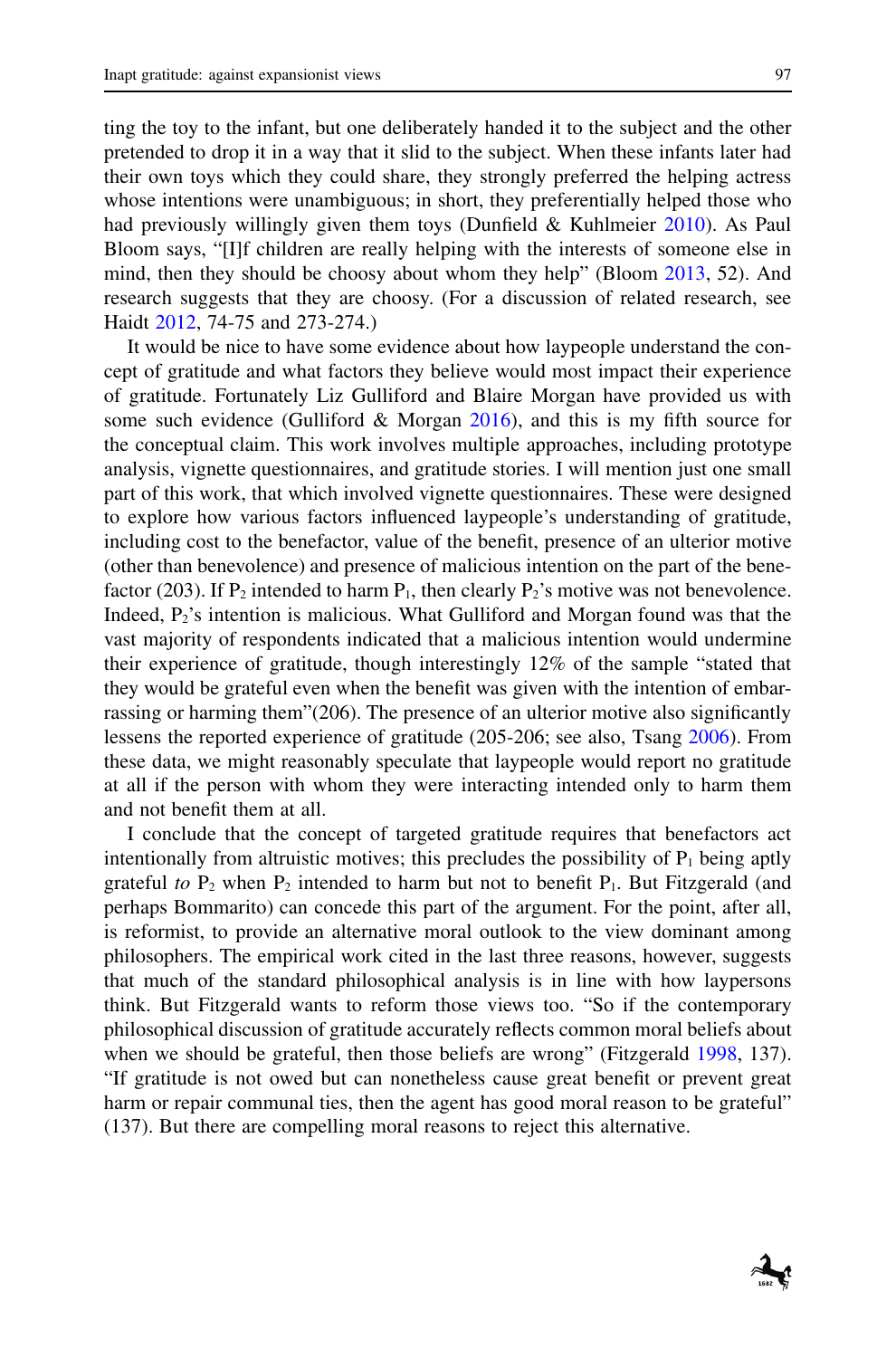The first thing to note is that the reasons given for being grateful to someone who harms us are *instrumental* (Gulliford et al. [2013,](#page-16-2) 312); gratitude in such cases is said to promote other important goods. As we have seen, among these goods are the opportunity to practice and develop such virtues as patience and compassion, a means of ridding oneself of disturbing emotions, especially anger, and a way of promoting peace and communal ties. In some moral traditions, however, especially that of Aristotle, moral virtues and the conduct they lead to have *intrinsic* value. This opens the door to an objection. "From an Aristotelian perspective, the problem with the instrumentalist routes is that they make the moral trait in question essentially *replaceable*. If you can find some positive trait that is more conducive to pro-social ends than gratitude, you can substitute gratitude with the other trait" (Kristjansson [2018,](#page-16-22) 56). If gratitude can be replaced by some other emotion or norm that has greater instrumental value in the situation, "that seems to fly in the face of prevalent moral intuitions about gratitude being an indispensable part of an intrinsically valuable moral life" (Kristjansson [2018,](#page-16-22) 171). Fitzgerald concedes that gratitude is sometimes replaceable [\(1998,](#page-16-12) 140). He discusses a case in which a daughter is trying to get her father to let go of anger and resentment against a prior abuser. She suggests that he be grateful to the abuser for giving him an opportunity to deepen his faith. But Fitzgerald notes parenthetically that forgiveness may be a more effective means to the end. And in discussing Faye, a woman who had been systematically abused by her father, Fitzgerald acknowledges (143-144) that there might be several ways to deal with her anger. But if "Faye found that she could not forget, excuse, or forgive", then she might decide "to cultivate gratitude" (144). I find it difficult to fathom that someone could not forgive another but could cultivate gratitude toward him. It is worth noting that something can have *both* instrumental and intrinsic value. But as the quote in the previous paragraph shows, Fitzgerald asserts that even if gratitude is not owed, agents have reasons to be grateful if doing so brings about great benefits or prevents great harms. And in such cases, gratitude has only instrumental value.

If  $P_1$  is not obligated to be grateful to  $P_2$  for harming her, but has good moral reasons to do so (Fitzgerald  $1998$ , 138), then how should  $P_1$ 's gratitude be manifested? She will not engage in such harming conduct herself, nor will she recommend such conduct to others. "One is not, for example, advised to go around hurting others to give them a chance to practice responding [with care and compassion] in this way" (Bommarito [2018,](#page-15-3) 158). Moreover, if  $P_1$  is to maintain her self-respect, she will recognize, oppose, stand up to, and criticize the unjust actions of the perpetrators (Fitzgerald [1998,](#page-16-12) 142). So why should someone display gratitude toward a person who has harmed her? "Gratitude is warranted when an agent accurately notices the direct benefits or the opportunities which another has created for him, and develops appreciation, goodwill, and the disposition to act on that appreciation and goodwill because of those benefits or opportunities" (Fitzgerald [1998,](#page-16-12) 146). In the standard case of targeted gratitude, the benefit has been provided intentionally and from benevolence, and the appreciation, goodwill, and conduct that follow from that recognition are ways of crediting the benefactor and acknowledging the

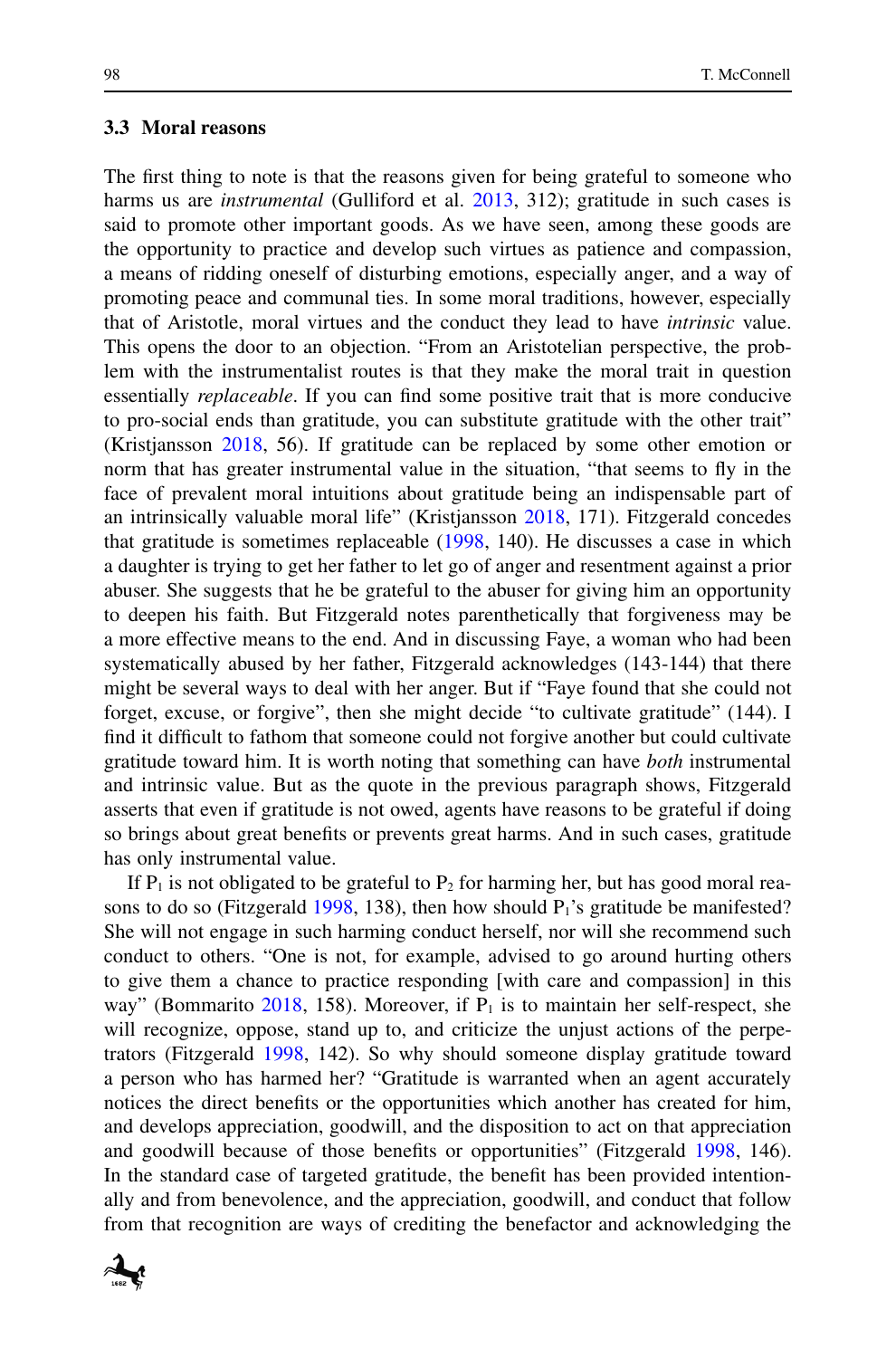benefactor's desert. But when a person harms another intentionally, that conduct is criticized not credited. So what is the person harmed supposed to be grateful for? The answer is opportunities, opportunities that "are given" (126) by the perpetrator, opportunities that the enemy "gives us" (132), opportunities that the perpetrator "has created for" the victim (146). This merges benefits and opportunities in a way that seems plausible only because ordinarily to provide people with opportunities is to provide them with benefits. But to say that the perpetrator of harm "gives" or "creates" opportunities for those harmed is misleading. As Tony Manela puts it, "the agents were not intending their actions under the same description as the actions for which their beneficiaries were grateful" (Manela [2016a](#page-16-3), 287). The only thing that the perpetrator did was to create for others a bad situation. The victims admirably turned this situation into an opportunity for moral growth. The perpetrator no more deserves gratitude than does a passerby who unknowingly frightens a mugger, thereby sparing you harm, or a taxi driver whose lateness caused you to miss a plane that subsequently crashes (Simmons [1979,](#page-16-23) 170-171).

So why not say that propositional gratitude is what is apt in this case? Fitzgerald insists that the victims have moral reasons to be *grateful to* their assailants because *only* gratitude to the assailants will rid the victims of their toxic anger (148). But such a claim strains credulity. Forgiveness, compassion, or following the counsel to love thy enemy as thyself (Matthew 5: 43-45) surely are effective antidotes to anger that can *replace* targeted gratitude. Gratitude's *intrinsic value* is a beneficiary recognizing and appreciating the benefactor's morally meritorious conduct and being willing to make a return to the benefactor if a suitable occasion for doing so arises (Smith [1982](#page-17-1) [1790], 68, 73; Price [1974](#page-16-24) [1787], 152; Sidgwick [1981](#page-16-4) [1907], 260- 261). The beneficiary has a special reason to prize, not merely praise, the benefactor. This norm is essential to a morally good life and so cannot be replaced.

There are other moral reasons for not accepting this expansionist view of targeted gratitude. Fitzgerald assumes that anger is vice [\(1998,](#page-16-12) 132) and that anger is morally problematic (148). But a more plausible view is that anger is sometimes fitting and can be justified (Aristotle [1985/](#page-15-2)4th century BC 1125b  $26 - 1126a$  3). As Robert Roberts states, "Our initial intuitions may tell us that anger is a bad emotion, but a little further reflection may convince us that we would not want to rule it out of human life if we could (we can't). Anger is sometimes on the side of justice and the noble heart. Likewise, gratitude may sometimes be fawning or misconceived" (Roberts [2004,](#page-16-14) 59). Some psychologists also hold that gratitude and anger are conflicting emotions. Robert Emmons writes that "[g]ratitude drives out toxic emotions of resentment, anger, and envy..." (Emmons [2007,](#page-16-10) 66). And later he says, "The Buddha said that 'Hatred cannot coexist with loving-kindness.' You cannot be grateful and resentful at the same time, or forgiving and vengeful" (74). But as Liz Jackson points out (Jackson [2016,](#page-16-25) 286-287), Martin Luther King Jr. could at the same time be angry about white supremacist laws and practices and appreciate some of his own good fortunes and that some things were getting better. As Roberts puts it, "It is possible for a person to resent some things and be grateful for others; the wellfunctioning person will be in just this condition" (Roberts [2004,](#page-16-14) 69).

Another reason for not accepting this expansionist view of targeted gratitude is that it is at odds with our moral experience. Consider two cases. In the anomalous

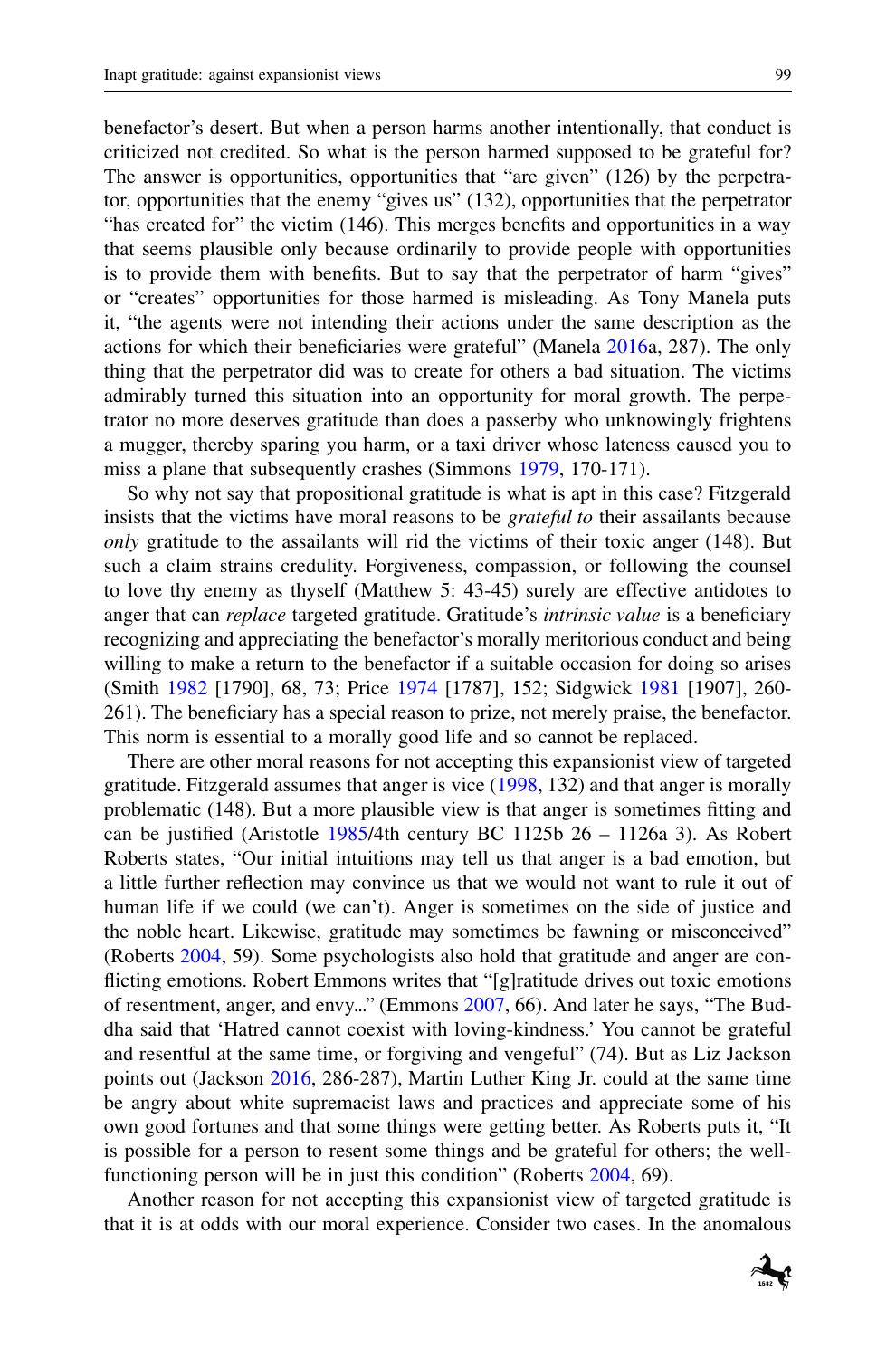case,  $P_1$  intentionally harms  $P_2$  and in so doing manifests no concern for  $P_2$ 's wellbeing. In the standard case,  $P_1$  intentionally provides a benefit to  $P_2$  and in so doing manifests concern for  $P_2$ 's well-being.  $P_2$ 's targeted gratitude to  $P_1$  in the standard case is a response to moral merit; it is a kind of prizing that  $P_2$  can most appropriately provide. Even if, following Fitzgerald,  $P_2$  is grateful to  $P_1$  in the anomalous case, that gratitude is not a response to moral merit; it is *qualitatively different* from the gratitude in the standard case. Fitzgerald acknowledges that the critic might say that there are "two very different sentiments" [\(1998,](#page-16-12) 149) in the anomalous and standard cases, but thinks that the objection has no purchase. He asserts, "There is no unique difference in sentiment that we can use to distinguish my anomalous cases from standard cases" (149). He goes on to suggest that a beneficiary's experience of gratitude will vary greatly depending on his relationship with and fondness of the benefactor. He may like her, or he may not like her; he may agree with her political beliefs, or he may disagree. Many factors may influence how he experiences gratitude to her. So the differences in experience between the anomalous cases and the standard cases are of no consequence. "We can have gratitude in all of these cases because it is possible to recognize the value or significance of a person or an act and the role that the person or act plays in our life" (150). But there is a *unique difference* between the response in the standard case and the anomalous case. In the standard case the beneficiary is responding to an act that manifested concern for his well-being; in the anomalous case, not only was no concern manifested, but hatred or dislike was present. There is intrinsic moral value in a beneficiary's acknowledgement and appreciation of a benefactor's morally meritorious conduct and that is why there is a qualitative difference between the standard case and the anomalous case.

An additional reason for resisting this expansionist view of targeted gratitude is the fear that it may encourage tolerating oppression and injustice (Jackson [2016,](#page-16-25) 283- 286). Being grateful to those who harm us may encourage servility. Fitzgerald thinks that this need not be so. He points out that the Dalai Lama and others maintained self-respect even while being grateful to those who harmed them. "Their feelings of gratitude did not stop them from opposing, standing up to, and criticizing the words and actions of those who persecuted them" (142). There is something a bit odd here. It seems that the Dalai Lama is thanking the Chinese for creating an opportunity to cultivate virtue and simultaneously saying that such conduct is unjust and should cease. There are some strains of thought in the psychological literature that makes Jackson's worries especially important. Because of the emphasis on the positivity of gratitude, psychologists often say that any negative emotions or attitudes cannot coexist with gratitude. Thus, Emmons writes, "The tendency to blame others can be a strong resistance against gratitude" (Emmons [2007,](#page-16-10) 137). And Watkins says, "The grateful person does not feel that life has been unfair, that they have not received their 'just desserts', and that they are entitled to more benefits than they have received in life" (Watkins [2014,](#page-17-3) 76). This does not ring true. When, in 1955, Rosa Parks defied Alabama's segregation laws by refusing to sit in the back of the bus, she surely believed that she and others were being treated unjustly. But this need not preclude her being grateful to her friends and family for their love and support (McConnell [2016,](#page-16-26) 20-21). And slaves during the nineteenth century in the

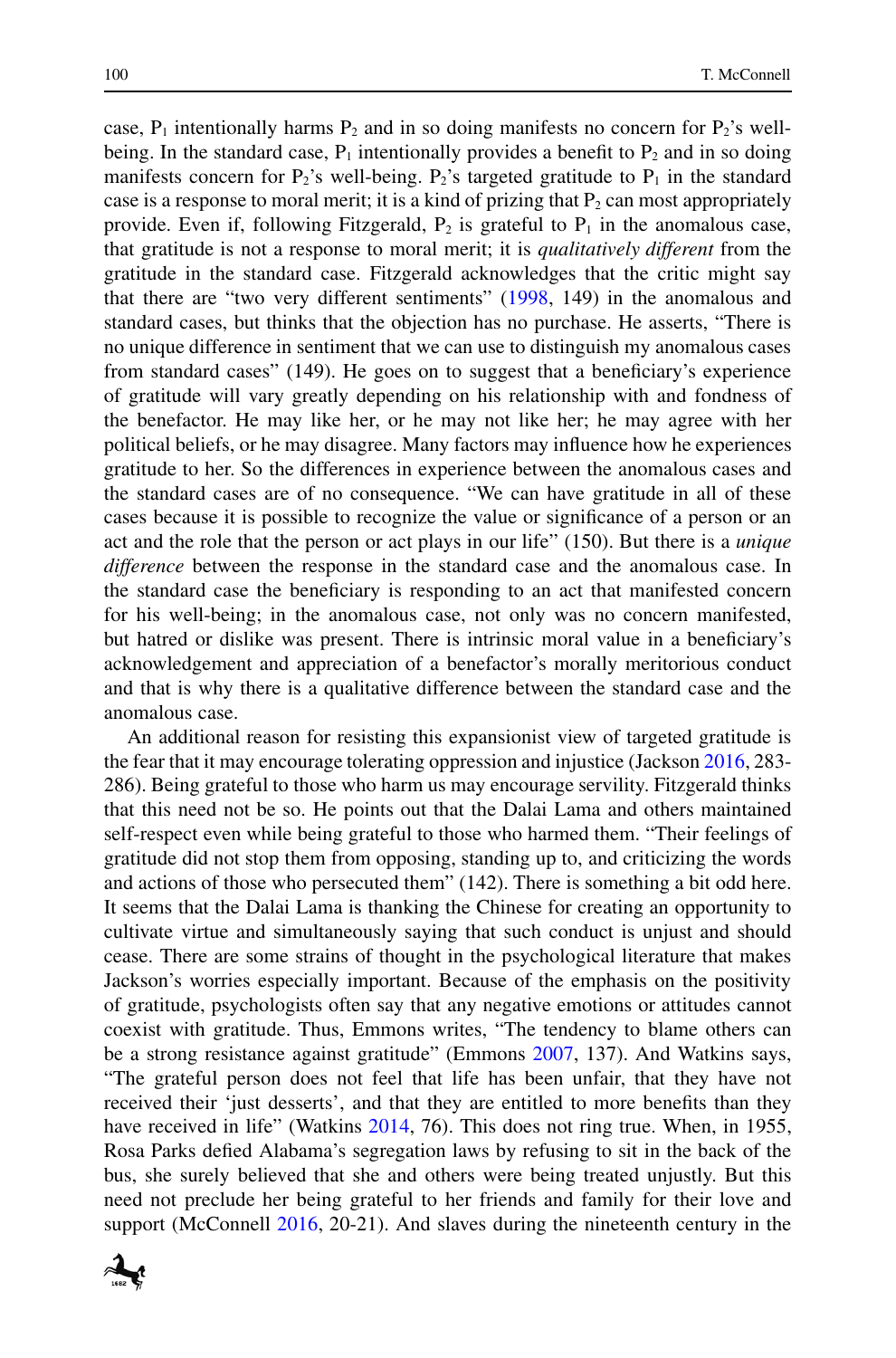United States had every reason to believe that they were being treated unjustly and denied basic human rights, yet they could express and exhibit gratitude to those who treated them with respect and kindness (McConnell [2017\)](#page-16-9).

There are, then, conceptual reasons for resisting the expansionist account of targeted gratitude. And though some of the proponents of the expansionist account would concede this because they are offering an alternative moral perspective, one that they believe is superior to the more common view, there are multiple reasons for denying that this perspective is morally preferable.

## **4 All kinds of grateful persons**

If some support being grateful to those who harm us, it seems to be a short step to advocate being grateful for just about anything, or, indeed, everything. In a sermon preached on November 20, 1904, Albert Schweitzer said, "The greatest thing is to give thanks for everything. He who has learned this knows what it means to live. He has penetrated the whole mystery of life: giving thanks for everything" (Schweitzer [1969,](#page-16-27) 41). Emmons [\(2007,](#page-16-10) 98) points out approvingly that gratitude is one of the central motifs in the New Testament writings of Paul. Paul urged Christians to "give thanks in all circumstances" (1 Thess. 5:18) and to "give thanks to God the Father for everything" (Eph. 5: 19-20). Such gratitude is *indiscriminate*; unless everything one encounters is good and is provided by an agent acting altruistically, this sort of gratitude has ceased to make distinctions. We need to take a step back.

### **4.1 Trait gratitude**

Psychologists and philosophers have both been careful to distinguish between episodic/state gratitude, on the one hand, and dispositional/trait gratitude on the other (Roberts [2004,](#page-16-14) 59-60; Emmons [2007,](#page-16-10) 34-35, 180; Gulliford et al. [2013,](#page-16-2) 295- 296; Watkins [2014,](#page-17-3) 21-26). In the episodic sense, gratitude is experienced in a particular case by a person, such as when someone helps her in a difficult situation. By contrast, one who possesses the trait of gratitude is disposed to experience gratitude in all situations of a certain type, such as when being helped by another in a time of need. In the psychological literature, the two best known instruments for measuring gratitude are GQ6 (McCullough et al. [2002\)](#page-16-28) and GRAT (Watkins et al. [2003\)](#page-17-7), and each of these instruments is designed to measure the *trait* of gratitude, to identify the extent to which an individual is a grateful person.

There have been some mild criticisms of these instruments and I think that they reveal something important. Lambert and colleagues remark that "several of Mc-Cullough et al.'s scale items can clearly be perceived as not including such an interpersonal transfer of a benefit but instead as measuring more generalized gratitude" (Lambert et al. [2009,](#page-16-0) 1205). They go on to assert that "much of Watkins et al.'s GRAT scale does not measure such interpersonal exchanges" (1205). More recently, Morgan and colleagues make similar points: "The majority of items in existing gratitude measures aim to assess grateful *emotions* only. Most notable is the GQ6, where all 6 items arguably assess feelings of gratitude." Continuing, they say,

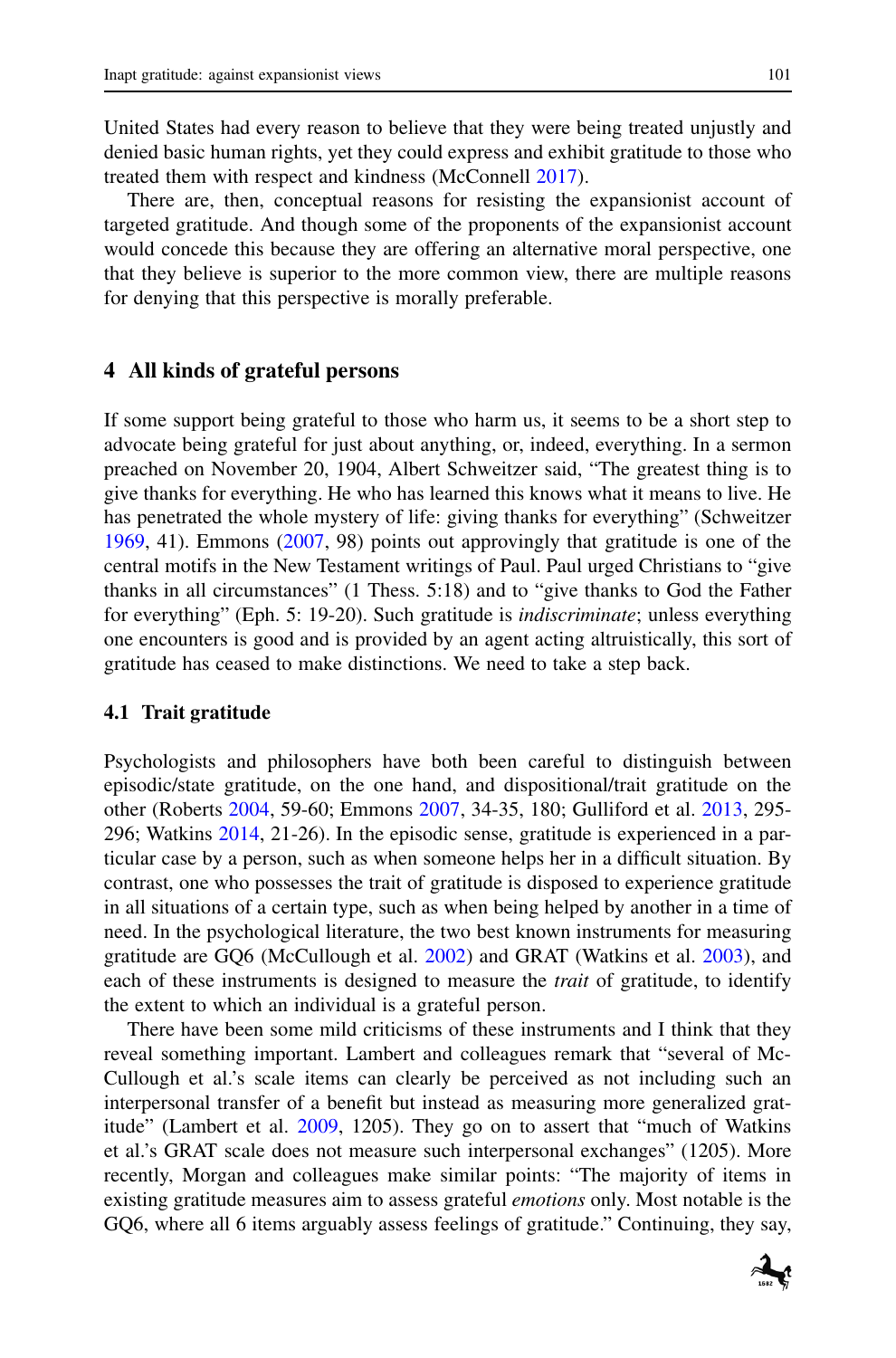"A second component of gratitude is behavior: for instance, expressions of thanks or recognition of others' beneficence. Yet this element of grateful experience is missing from GQ6 and barely features in GRAT" (Morgan et al. [2017,](#page-16-29) 180; see also, Kristjansson [2018,](#page-16-22) 54). Mendonca and Palhares [\(2018\)](#page-16-30) make a similar point, arguing that GQ6 does not in any way measure whether people who have been helped by another feel any sense of obligation to reciprocate (94; see also, Tudge and Freitas [2018:](#page-17-8) 4-5). These criticisms are important, but there is a deeper conceptual problem that underlies these difficulties. I shall argue that there are several notions of 'grateful person' at work in the psychological literature, that the best known instruments fail to measure the most morally significant notion, and as a result more work is needed to show what the relationship is between the *moral* virtue of gratitude and subjective well-being.

#### **4.2 Two kinds of grateful persons**

A common portrayal of grateful persons in the psychological literature says, "Grateful thinking fosters the savoring of positive life experiences and situations, so that people can extract the maximum possible satisfaction and enjoyment from their circumstances" (Emmons [2007,](#page-16-10) 35). Emmons later says, "A dispositionally grateful person will tend to see what is good in situations and to notice less what is bad" (182). In this same vein, Philip Watkins says that "the affective trait of gratitude may make people more likely to notice positive events" (Watkins [2014,](#page-17-3) 104). And O'Brien and colleagues point out that some psychologists view gratitude as an emotion, one just as likely to be felt when viewing a beautiful sunset as when another provides help (O'Brien et al. [2018,](#page-16-31) 180).

But the psychological literature also states clearly and frequently that a grateful person is someone who recognizes that a benefit has been provided, that it was good, that the giver of the gift is good, and that the gift was provided gratuitously (Emmons [2007,](#page-16-10) 37-38 and 182; Watkins [2014,](#page-17-3) 42-49). O'Brien and colleagues say that, understood as a virtue, gratitude involves noticing when others help one and responding appropriately (O'Brien et al. [2018,](#page-16-31) 180-181). So the term 'grateful person' is not used univocally. (Perhaps some of these authors are what Tony Manela [\[2016a](#page-16-3), 292] calls "inclusivists," persons who hold that a unified account of the various types of gratitude is possible. Like Manela, I believe that the concepts are so different that a unified account is not possible. But in any case, inclusivists will have to show what the unified account is.)

Earlier I distinguished between *propositional* (dyadic) gratitude, being grateful that a certain state of affairs exists (for example, grateful that the weather is good for our family picnic, that I got a job teaching philosophy, that my mother's cancer is in remission) and *targeted* (triadic) gratitude, being grateful to someone for a benefit she has provided me (for example, grateful to Jane for giving me a ride home, grateful to Joan for providing emotional comfort when I was depressed). It is this distinction, I think, that accounts for the different senses of 'grateful person' just described. These two types of gratitude are different in kind, and that suggests that there are two different (though possibly related) traits. Corresponding to propositional gratitude, a *p-grateful* person is someone who is disposed to see what is good

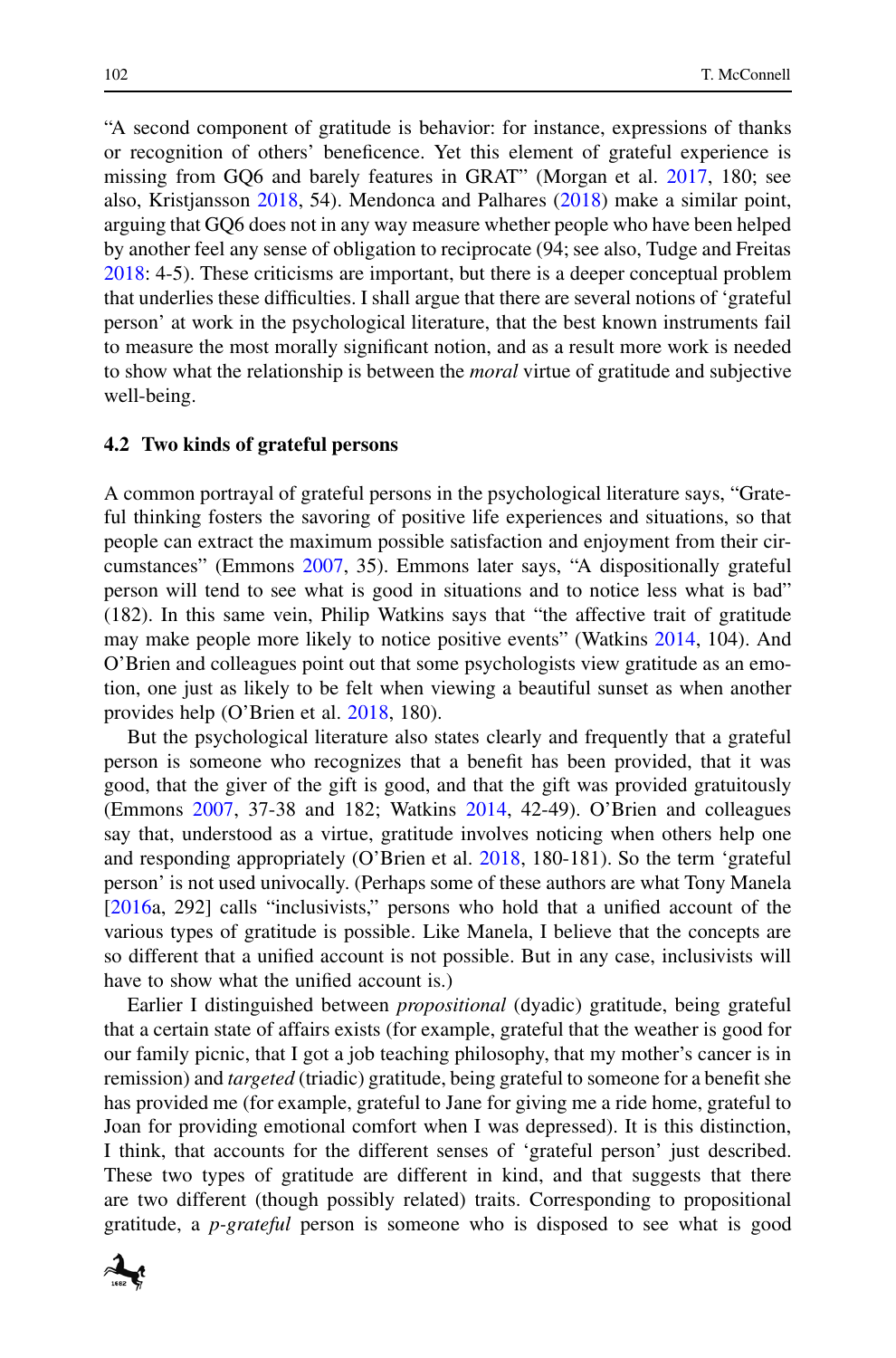in situations, is adept at identifying, appreciating, and utilizing those good things, and who generally thinks positively. Corresponding to targeted gratitude, a *t-grateful* person is disposed to recognize and appreciate when someone has engaged in morally meritorious conduct from which he has benefited and is disposed to respond with the proper degree of grateful behavior (Roberts [2004,](#page-16-14) 60; Morgan et al. [2015,](#page-16-7) 101; Manela [2019,](#page-16-15) 303-304).

#### **4.3 Why this distinction matters**

The reason that this distinction matters is that *p*-gratefulness and t-gratefulness *are different traits* and some of the things true of one need not be true of the other. There is good reason to think that *p*-gratefulness will be associated with agreeableness, optimism, and positive feelings. But t-gratefulness need not always be associated with these emotions; it might depend in part on how often a person is treated with kindness by others. It is often claimed that if someone sees himself as a victim or believes that life has been unfair, this impedes the development of gratitude (Emmons [2007,](#page-16-10) 180; Watkins [2014,](#page-17-3) 76); but while this may impede the development of *p*-gratefulness, it need not thwart t-gratefulness. Indeed, t-gratefulness may be enhanced if someone who is routinely treated unfairly is on occasions treated with kindness by another particular person. When Emmons says, "Gratitude is the realization that we have everything that we need, at the moment" (137), this reflects *p*gratefulness but not t-gratefulness. Another reason that the distinction is important is that researchers must be clear what concept they are investigating if their results are to be reliable (O'Brien et al. [2018,](#page-16-31) 181). One other point is relevant here. Philip Watkins makes this astute observation: "It is important to distinguish between gratitude interventions that are designed to enhance well-being, and interventions that are designed to enhance grateful responding (the disposition of gratitude)" (Watkins [2014,](#page-17-3) 231). Gratitude interventions include counting one's blessings, keeping a gratitude journal, making gratitude visits, engaging in gratitude reappraisal, among others (Emmons [2007,](#page-16-10) Chapter 2; Watkins [2014,](#page-17-3) Chapter 13). Notice that Watkins' remark can be paraphrased to ask, "Is the intervention designed to promote *p*-gratefulness, t-gratefulness, or both?" In a therapeutic setting, we might expect the focus to be on *p*-gratefulness; if the task is moral education, t-gratefulness seems to be the relevant trait. This shows that the traits are distinct and require distinct measures.

Only one of these traits, t-gratefulness, is obviously a *moral virtue* (O'Brien et al. [2018,](#page-16-31) 179-181). Its intrinsic value is that its possessors are disposed to recognize, acknowledge, and appreciate that they have benefited from another's morally meritorious conduct, and are disposed to help the benefactor if a suitable occasion arises. Is *p*-gratefulness a virtue? It seems clear that it is a *prudential* virtue (Manela [2016a](#page-16-3), 289, says that propositional gratitude is a sort of "prudential appreciation."). Being disposed to make the best of a bad situation is clearly in one's interest; any trait that better enables a person to cope with difficulties is advantageous. Moreover, there is overwhelming evidence that *p*-gratefulness contributes positively to mental and physical health, handling challenging situations, and life satisfaction in general (Emmons [2007](#page-16-10) and Watkins [2014\)](#page-17-3). But having a positive outlook on life, being adept at seeing the good in bad situations, and being able to extract opportunities

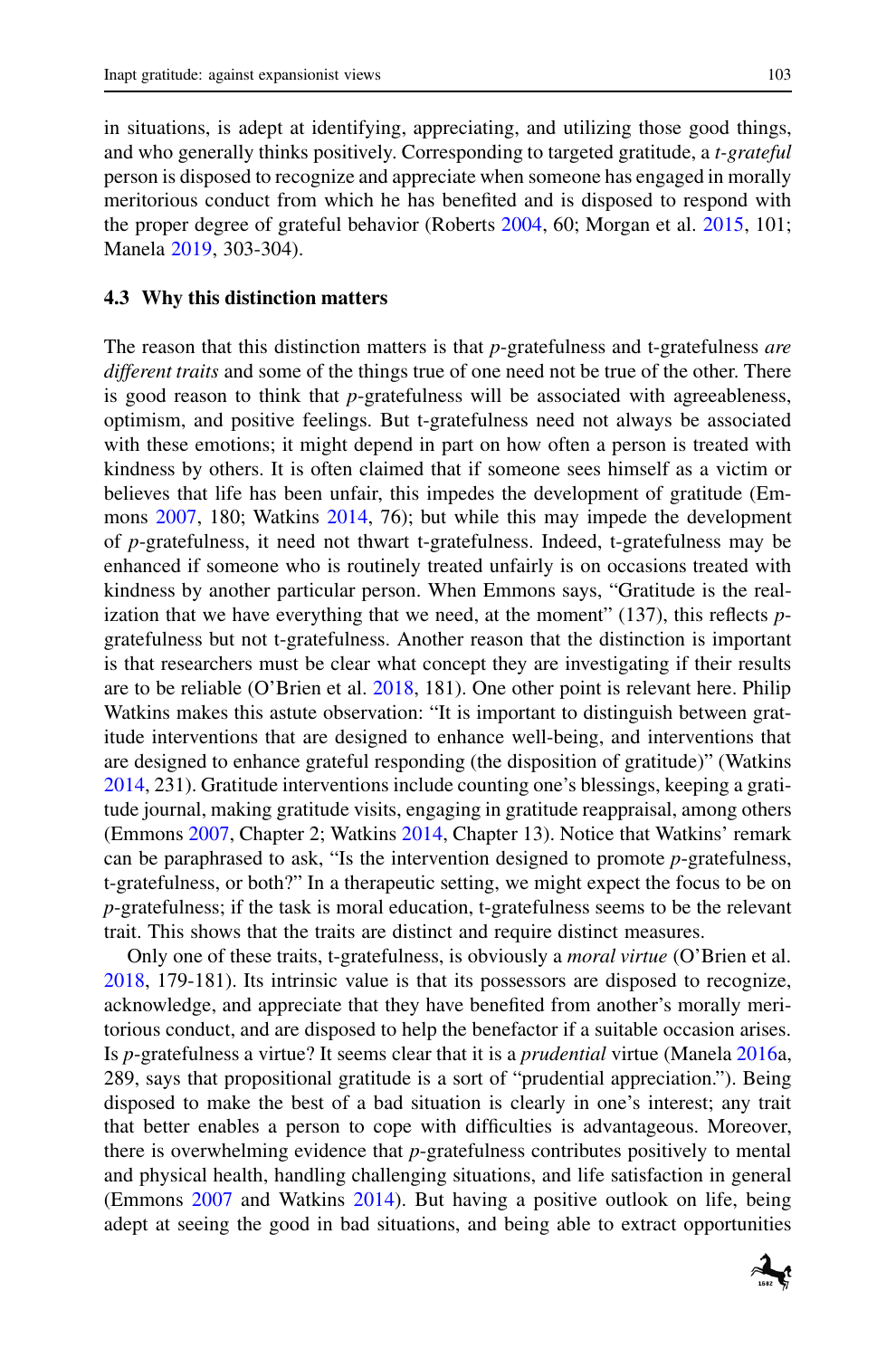from challenges does not initially seem to be a trait that one would say is a moral virtue. It is not obvious, for example, that someone with a positive outlook on life will also be disposed to help a prior benefactor if a suitable occasion arises.

There are at least two ways that one might connect *p*-gratefulness to moral virtues. A disposition to improve oneself morally is, I would maintain, a second-order moral virtue, a disposition to improve and better cultivate first-order moral virtues. Persons who are *p*-grateful may be especially adept at seeing opportunities for moral improvement. The case of the Dalai Lama discussed earlier illustrates this. This does not make *p*-gratefulness a moral virtue, but rather suggests that it is an *enabling* virtue, a trait that better enables its possessor to improve morally. There is a second, and perhaps more direct, way that *p*-gratefulness may be thought of as a moral virtue. If there are good moral reasons to take care of oneself, then there may be moral reasons to cultivate *p*-gratefulness because it contributes positively to good physical and mental health. But even if this is true, these reasons are different from the moral reasons to cultivate t-gratefulness; for the latter are triggered by recognizing the moral desert of one's benefactors.

Some of the most enthusiastic pronouncements about trait gratitude show why making this distinction is important. We are told, "A person with the disposition to feel grateful has established a worldview that says, in effect, that all of life is a gift, gratuitously given" (Emmons [2007,](#page-16-10) 187; see also, Watkins [2014,](#page-17-3) 22, 87-88). But surely there is no reason to think that someone who possesses the moral virtue of t-gratefulness will necessarily believe that all of life is a gift. *P*-gratefulness involves identifying something as good and enjoying it; it is a paradigmatically agreeable or pleasant feeling (Manela [2016a](#page-16-3), 292). T-gratefulness, however, need not always be pleasant. While it is, of course, normally pleasant to receive a benefit from another motivated by benevolence, there can be exceptions. Perhaps one does not want a further relationship with the benefactor (Card [1988,](#page-15-0) 125), or perhaps the benefactor's sacrifices were so extreme that the beneficiary laments the harm that the benefactor experienced in providing the help (Manela [2016b](#page-16-32)). Some gratitude enthusiasts have expressed puzzlement about the fact that "when people report that they are feeling grateful, they also tend to report feeling somewhat indebted" (Watkins [2014,](#page-17-3) 216). This is a "conundrum" (216) because indebtedness is thought to be a negative emotion. This is a puzzle, however, only if we think that only positive emotions are associated with gratitude. And while that may be the case with *p*-gratitude, it is not so with t-gratitude. Emmons notices this when he writes, "To be grateful means to allow oneself to be placed in the position of a recipient – to feel indebted and aware of one's dependence on others" (Emmons [2007,](#page-16-10) 29).

Because *p*-gratefulness and t-gratefulness are different character traits, it would be desirable to have separate measurements for them. If the observations noted earlier (Lambert et al. [2009,](#page-16-0) 1205; Morgan et al. [2017,](#page-16-29) 180; Kristjansson [2018,](#page-16-22) 54) are correct, it seems that GQ6 and GRAT primarily measure *p*-gratefulness. Morgan and colleagues [\(2017\)](#page-16-29) have developed an instrument, called the Multi-Component Gratitude Measure (MCGM), that tries to go beyond this. It is a method designed to assess four distinct dimensions of the virtue of gratitude: conceptions of gratitude, grateful emotions, attitudes toward gratitude, and gratitude-related behavior. Because these dimensions are distinct, MCGM does not provide "one simple

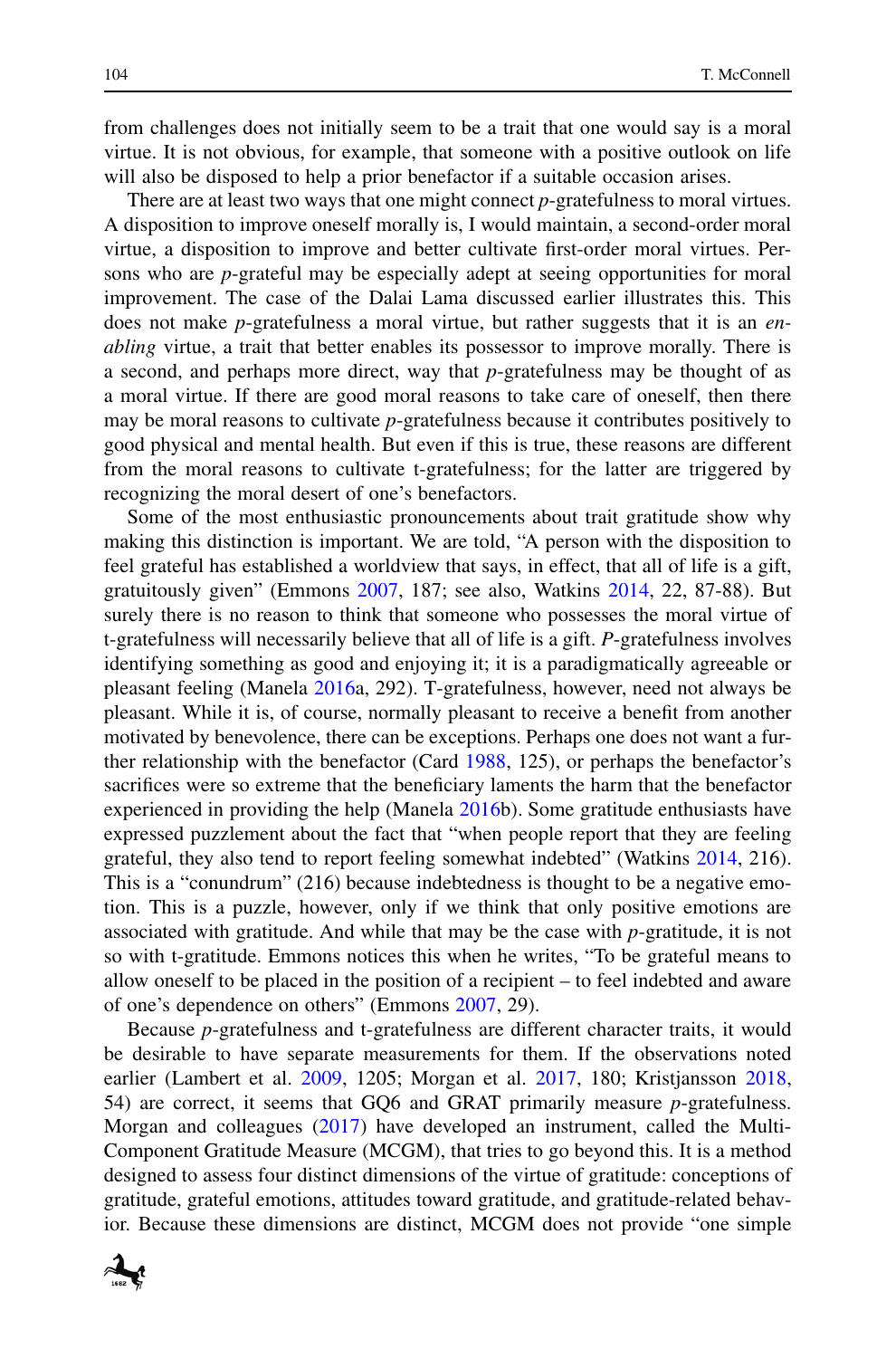'gratitude score'" (Morgan et al. [2017,](#page-16-29) 188). The dimensions of "attitudes toward gratitude" and "gratitude-related behavior" are especially relevant to t-gratefulness. As such, MCGM goes beyond previous measures and tells us what subjects *believe* about when gratitude is due and what constitutes grateful behavior; it is not open to the objection of Lambert et al. [\(2009,](#page-16-0) 1205) that it does not take into account the relevance of interpersonal transfer of benefits. It is important to note, however, that MCGM does not purport to tell us whether people are in fact t-grateful (I am skeptical whether we can determine experimentally whether a person genuinely exhibits t-gratefulness. See McConnell [2018,](#page-16-33) 199-200.). Nor does it tell us whether moral educators should concern themselves with trying *to make* children grateful; on this view I share the skepticism of Morgan and her colleagues (Morgan et al. [2015,](#page-16-7) 104).

### **4.4 A challenge to the distinction**

One way to defend what I am calling expansionist views of gratitude is to deny the importance of the distinction between *p*-gratefulness and t-gratefulness. Some may suspect that *p*-gratefulness involves religious or metaphysical assumptions (as was suggested to me by Marie-Luise Raters). This may prompt critics to argue that all of the cases in which we experience gratitude are cases of t-gratefulness. Emmons describes this possibility.

When the blessings that we have cannot be attributed to human benevolence, attributions to God's goodness become all the more likely. Therefore, people are more likely to sense a divine hand in cherished experiences that cannot easily be attributed to human effort – the birth of a child, a miraculous recovery from illness, the restoration of an estranged relationship – for which gratitude to God is the apt response. (Emmons [2007,](#page-16-10) 108)

Others have also maintained that when people experience gratitude, they are implicitly attributing benevolent intentions to some giver, such as God (Watkins [2014,](#page-17-3) 46, 93). This approach reduces all cases of gratitude to t-gratitude. There are two weaknesses in this view. First, it is not true that every person who expresses gratitude that a certain state of affairs exists ascribes this existence to the agency of another being. At least some are simply saying that they are glad, that they feel fortunate, or that they appreciate that a beneficial state of affairs exists. Second, even among those who sometimes ascribe good fortune to a divine being, many do not *always* make such an ascription. Some things for which we might be grateful seem too trivial to have been the result of divine intervention. If I arrive at my bus stop two minutes late but the bus driver is four minutes behind schedule, I may say that I am grateful that this state of affairs allowed me to get to work on time. But would anyone really attribute the bus driver being late to divine intervention?

Some recent work in neuroscience lends support to (though certainly does not prove) the legitimacy of the distinction. Christina Karns studies brain activity that is associated with moral emotions, including gratitude. She employs a narrative approach. Research participants read scenarios that are designed to evoke gratitude and then brain activity is measured (Karns [2019,](#page-16-34) 206). In one study, narrative vignettes

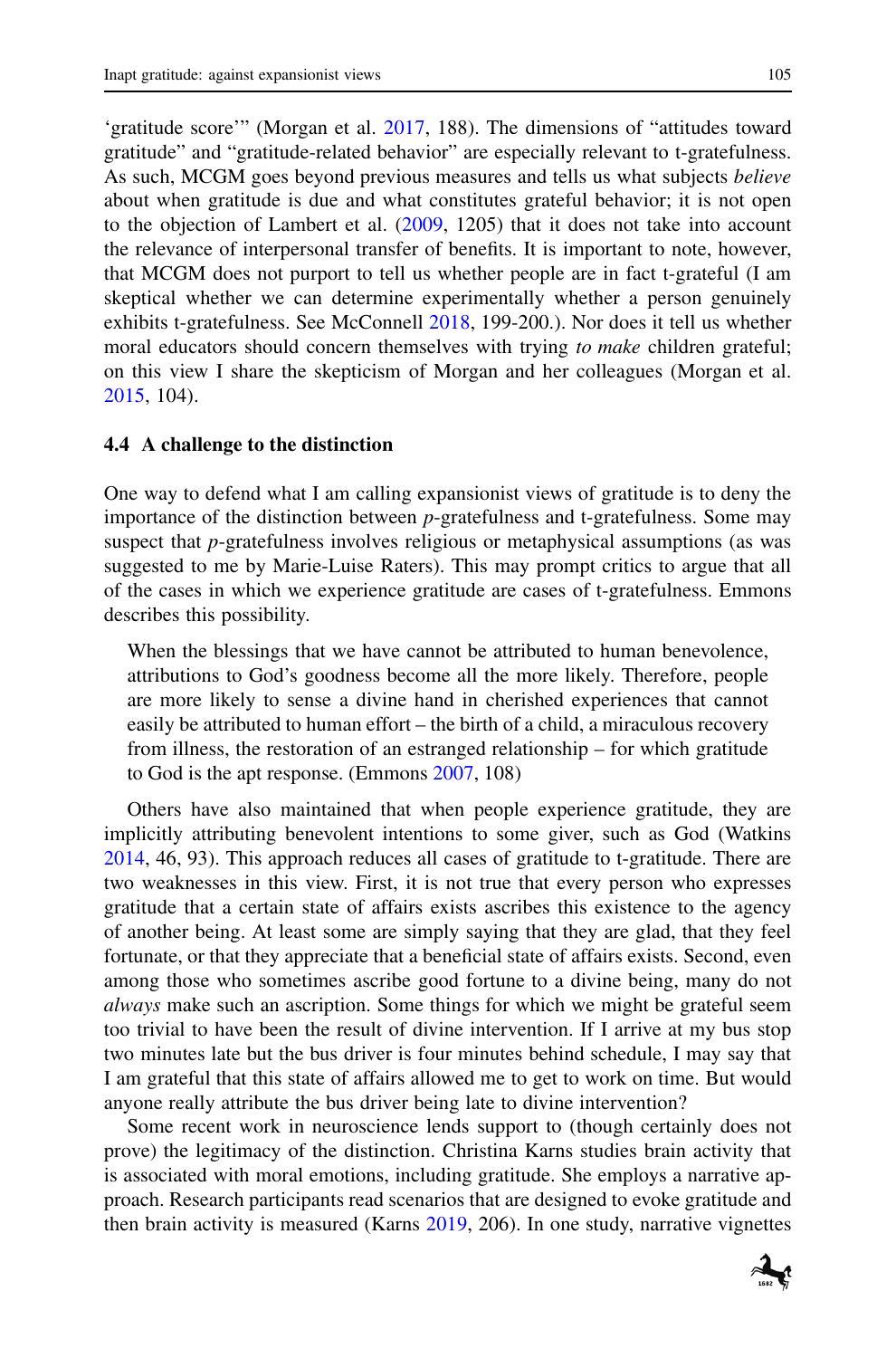were presented that distinguished merely receiving a benefit (for example, finding the last empty parking spot in a crowded lot) from having a benefit bestowed by another (for example, another person waving you in to the only remaining spot). Karns's research, as well as that of others, demonstrates that different regions of the brain show differential responses depending on whether agency was perceived to be involved in the provision of the benefit (Karns [2019,](#page-16-34) 206-210). If human beings process receiving benefits from an agent differently from merely encountering a benefit in the world, perhaps there are evolutionary advantages in distinguishing *p*-gratefulness from t-gratedfulness. This comports with Marc Hauser's broader arguments that it is an essential feature of moral creatures that they understand the intentional-accidental distinction (Hauser [2006,](#page-16-35) 49-52).

# **5 Conclusion**

Gratitude to someone who has harmed us is inapt because targeted gratitude is fitting only when a benefit has been provided by a morally admirable act motivated by benevolence. Instances of *p*-gratitude are not *per se* inapt; but when they are presented along with instances of t-gratitude as instances of the same kind of gratitude, the moral distinctness of gratitude is diluted. And when enthusiasts endorse what seems to be indiscriminate gratitude, the very essence of the concept has been lost.

Robert Roberts, who does distinguish these two senses of gratefulness, complains, "It would be better to use the other expression that I have suggested [gladness], and to reserve gratitude for the three-term construal" (Roberts [2004,](#page-16-14) 63). This is not mere caviling. T-gratefulness is a moral virtue, while *p*-gratefulness is a prudential trait. It would be less confusing to have separate terms. But ordinary language being what it is, we have to endure laborious distinctions.

**Acknowledgements** An earlier version of this paper was presented at a conference, "The Shadow Side of Gratitude," on July 3, 2019. I thank participants and members of the audience for their helpful feedback, which has prompted clarifications and additions. I also thank two referees for this journal for their suggestions.

**Open Access** This article is licensed under a Creative Commons Attribution 4.0 International License, which permits use, sharing, adaptation, distribution and reproduction in any medium or format, as long as you give appropriate credit to the original author(s) and the source, provide a link to the Creative Commons licence, and indicate if changes were made. The images or other third party material in this article are included in the article's Creative Commons licence, unless indicated otherwise in a credit line to the material. If material is not included in the article's Creative Commons licence and your intended use is not permitted by statutory regulation or exceeds the permitted use, you will need to obtain permission directly from the copyright holder. To view a copy of this licence, visit [http://creativecommons.org/licenses/by/4.](http://creativecommons.org/licenses/by/4.0/)  $0/$ .

#### **References**

<span id="page-15-4"></span><span id="page-15-3"></span><span id="page-15-2"></span><span id="page-15-1"></span><span id="page-15-0"></span>Aristotle. (1985/4th century BC). *Nicomachean Ethics* (T. Irwin, trans.). Indianapolis: Hackett Publishing. Berger, F. (1975). Gratitude. *Ethics* 85: 298-309. Bloom, P. (2013). *Just Babies: The Origins of Good and Evil*. New York: Broadway Books. Bommarito, N. (2018). *Inner Virtue*. New York: Oxford University Press. Card, C. (1988). Gratitude and Obligation. *American Philosophical Quarterly* 25: 115-127.

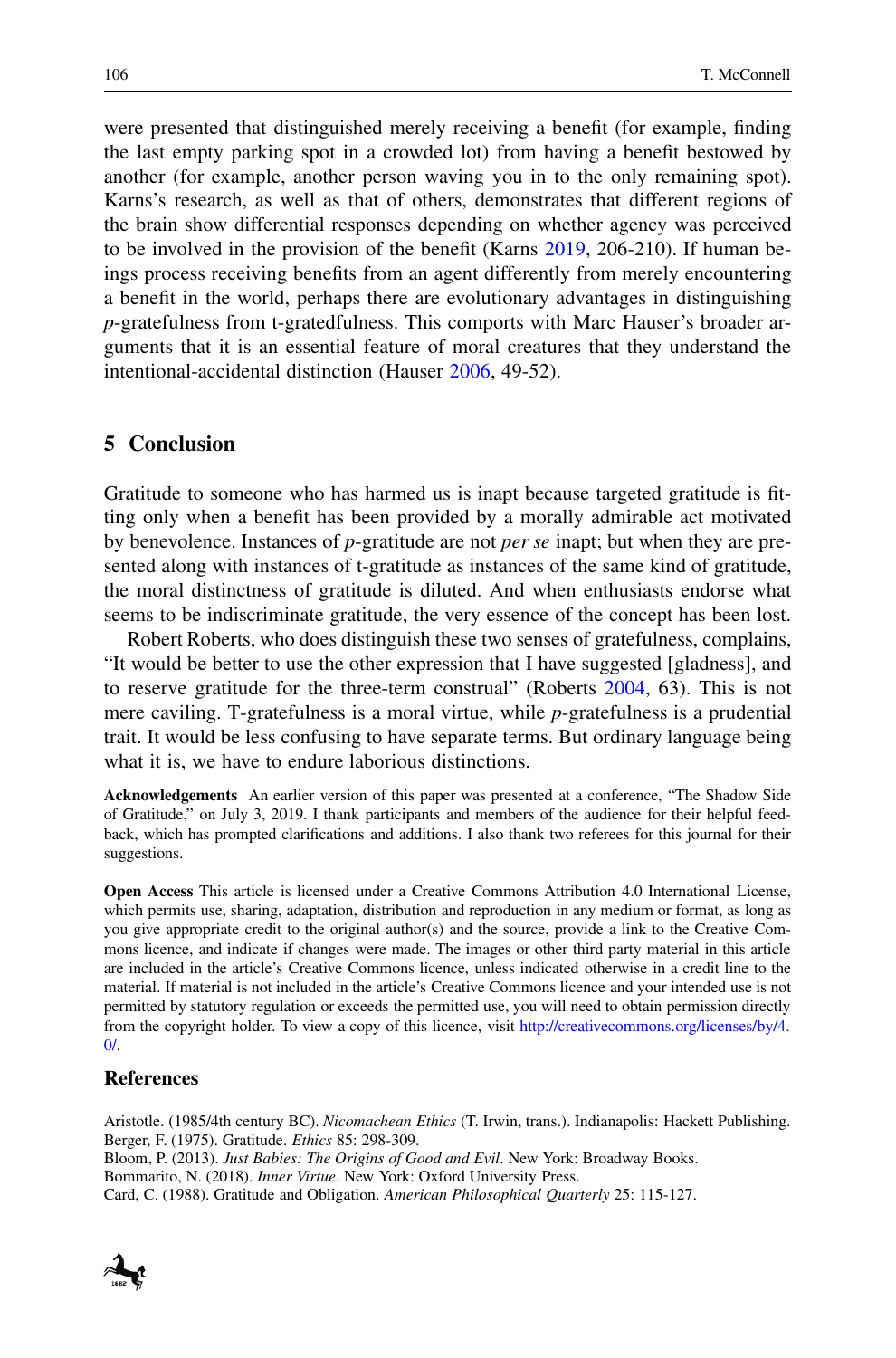- <span id="page-16-19"></span><span id="page-16-10"></span>Dunfield, K. & Kuhlmeier, V. (2010). Intention-Mediated Selective Helping in Infancy. *Psychological Science* 21: 523-527.
- Emmons, R. (2007). *Thanks: How the New Science of Gratitude Can Make You Happier*. Boston: Houghton Mifflin.
- <span id="page-16-21"></span><span id="page-16-12"></span>Fitzgerald, P. (1998). Gratitude and Justice. *Ethics* 109: 119-153.
- Gulliford, L. & Morgan, B. (2016). An Empirical Exploration of the Normative Dimensions of Gratitude. In Carr, D. (Ed.), *Perspectives on Gratitude: An Interdisciplinary Approach* (pp. 199-214). London: Routledge.
- <span id="page-16-20"></span><span id="page-16-2"></span>Gulliford, L., Morgan, B. & Kristjansson, K. (2013). Recent Work on the Concept of Gratitude in Philosophy and Psychology. *The Journal of Value Inquiry* 47: 285-317.
- <span id="page-16-35"></span>Haidt, J. (2012). *The Righteous Mind*. New York: Vintage Books.
- <span id="page-16-25"></span>Hauser, M. (2006). *Moral Minds*. New York: HarperCollins.
- <span id="page-16-6"></span>Jackson, L. (2016). Why Should I Be Grateful? The Morality of Gratitude in Contexts Marked by Injustice. *The Journal of Moral Education* 45: 276-290.
- <span id="page-16-34"></span>Jecker, N. (1989). Are Filial Duties Unfounded? *American Philosophical Quarterly* 26: 73-80.
- <span id="page-16-17"></span>Karns, C. (2019). Neural Perspectives on Gratitude. In Roberts, R. & Telech, D. (Eds). *The Moral Psychology of Gratitude* (pp. 197-216). London: Rowman & Littlefield.
- <span id="page-16-22"></span>Knobe, J. (2003). Intentional Action and Moral Considerations. *Analysis* 63: 190-193.
- <span id="page-16-0"></span>Kristjansson, K. (2018). *Virtuous Emotions*. New York: Oxford University Press.
- Lambert, N., Graham, S. & Fincham, F. (2009). A Prototype Analysis of Gratitude: Varieties of Gratitude Experiences. *Personality and Psychology Bulletin* 35: 1193-1207.
- <span id="page-16-18"></span>Leslie, A., Knobe, J. & Cohen, A. (2006). Acting Intentionally and the Side-Effect Effect. *Psychological Science* 17: 421-427.
- <span id="page-16-32"></span><span id="page-16-3"></span>Manela, T. (2016a). Gratitude and Appreciation. *American Philosophical Quarterly* 53: 281- 294.
- <span id="page-16-15"></span>Manela, T. (2016b). Negative Feelings of Gratitude. *The Journal of Value Inquiry* 50: 129-140.
- <span id="page-16-1"></span>Manela, T. (2019). The Virtue of Gratitude and Its Associated Vices. In Roberts, R. & Telech, D. (editors). *The Moral Psychology of Gratitude* (pp. 296-316). London: Rowman & Littlefield.
- <span id="page-16-5"></span>McAleer, S. (2012). Propositional Gratitude. *American Philosophical Quarterly* 49: 55-66.
- <span id="page-16-26"></span>McConnell, T. (1993). *Gratitude*. Philadelphia: Temple University Press.
- <span id="page-16-9"></span>McConnell, T. (2016). Gratitude's Value. In Carr, D. (Ed.), *Perspectives on Gratitude: An Interdisciplinary Approach* (pp. 13-26). London: Routledge.
- McConnell, T. (2017). Gratitude, Rights, and Moral Standouts. *Ethical Theory and Moral Practice* 20: 279-293.
- <span id="page-16-33"></span>McConnell, T. (2018). Can Gratitude Be Cultivated? In Harrison, T. & Walker, D. (Eds). *The Theory and Practice of Virtue* (pp. 197-209). London: Routledge.
- <span id="page-16-28"></span><span id="page-16-16"></span>McCullough, M., Emmons, R. & Tsang, J. (2002). The Grateful Disposition: A Conceptual and Empirical Topography. *Journal of Personality and Social Psychology* 82: 112-127.
- McCullough, M., Kilpatrick, S., Emmons, R. & Larson, D. (2001). Is Gratitude a Moral Affect? *Psychological Bulletin* 127: 249-266.
- <span id="page-16-30"></span>Mendonca, S. & Palhares, F. (2018). Gratitude and Moral Obligation. In Tudge, J. & Freitas, L. (Eds). *Developing Gratitude in Children and Adolescents* (pp. 89-110). New York: Cambridge University Press.
- <span id="page-16-8"></span><span id="page-16-7"></span>Mill, JS. (1988/1869). *The Subjection of Women*. Indianapolis: Hackett Publishing.
- <span id="page-16-29"></span>Morgan, B., Gulliford, L. & Carr, D. (2015). Educating Gratitude: Some Conceptual and Moral Misgivings. *The Journal of Moral Education* 44: 97-111.
- Morgan, B., Gulliford, L. & Kristjansson, K. (2017). A New Approach to Measuring Moral Virtues: The Multi-Component Gratitude Measure. *Personality and Individual Differences* 107: 179-189.
- <span id="page-16-31"></span>O'Brien, L., Liang, Y., Mercon-Vargas, E., Price, U. & Leon, E. (2018). Relations between Parents' and Children's Gratitude. In Tudge, J. & Freitas, L. (Eds). *Developing Gratitude in Children and Adolescents* (pp. 177-198). New York: Cambridge University Press.
- <span id="page-16-24"></span>Price, R. (1974/1787). *A Review of the Principal Questions in Morals*. Edited by Raphael, D. New York: Oxford University Press.
- <span id="page-16-14"></span>Roberts, R. (2004). The Blessings of Gratitude. In Emmons, R. & McCullough, M. (Eds). *The Psychology of Gratitude* (pp. 58-78). New York: Oxford University Press.
- <span id="page-16-27"></span><span id="page-16-11"></span>Roberts, R. (2013). *Emotions in the Moral Life*. New York: Cambridge University Press.
- <span id="page-16-13"></span>Schweitzer, A. (1969). *Reverence for Life*. New York: Harper & Row. [Trans. by Fuller, R.]
- Seneca (1995/1st century AD). *On Favours.* In Cooper, J. & Procope, J. (Eds). *Moral and Political Essays* (pp. 183-308). New York: Cambridge University Press.
- <span id="page-16-23"></span><span id="page-16-4"></span>Sidgwick, H. (1981/1907). *The Methods of Ethics*. 7th edition. Indianapolis: Hackett Publishing.
- Simmons, AJ. (1979). *Moral Principles and Political Obligations*. Princeton: Princeton University Press.